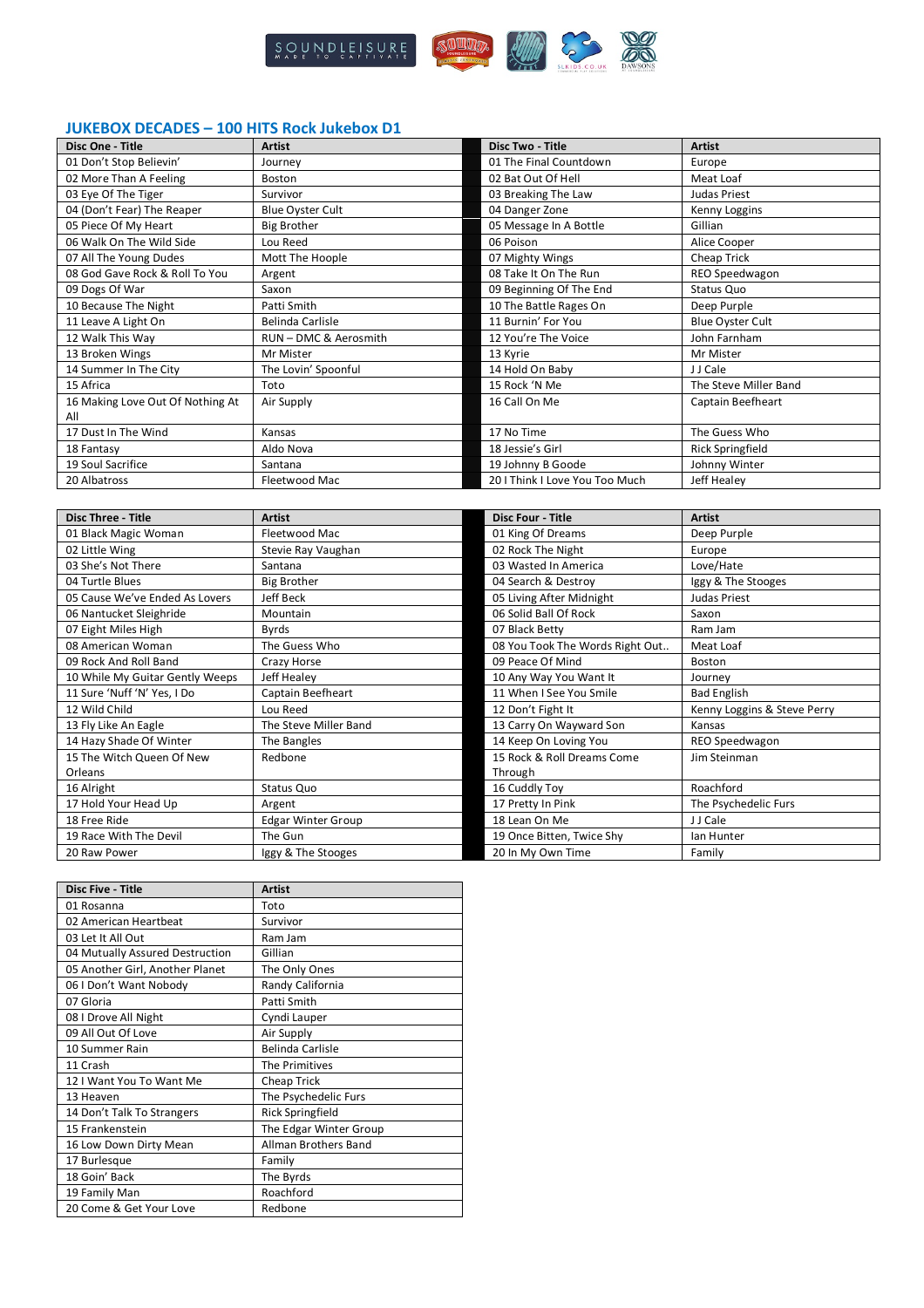

## **JUKEBOX DECADES – 100 HITS AMERICAN SONGBOOK**

| Disc One - Title              | <b>Artist</b>           | <b>Disc Two - Title</b>           | <b>Artist</b>         |
|-------------------------------|-------------------------|-----------------------------------|-----------------------|
| 01 I Get A Kick Out Of You    | <b>Frank Sinatra</b>    | 01 Manhattan                      | Ella Fitzgerald       |
| 02 Ev'ry Time We Say Goodbye  | Ella Fitzgerald         | 02 The Folks Who Live on the Hill | Peggy Lee             |
| 03 Fever                      | Peggy Lee               | 03 Makin' Whoopee                 | Louis Armstrong       |
| 04 Lullaby Of Broadway        | <b>Tony Bennett</b>     | 04 Sophisticated Lady             | <b>Billie Holiday</b> |
| 05 Blue Moon                  | <b>Billie Eckstine</b>  | 05 Taking A Chance On Love        | <b>Frank Sinatra</b>  |
| 06 It Had To Be You           | Doris Dav               | 06 Stardust                       | Nat King Cole         |
| 07 Crazy She Calls Me         | Nat King Cole           | 07 Stormy Weather                 | Shirley Bassey        |
| 08 Just One Of Those Things   | Anita O' Day            | 08 Lulu's Back In Town            | Mel Torme             |
| 09 The Man I Love             | Sarah Vaughan           | 09 Love Me Or Leave Me            | Lena Horne            |
| 10 That Old Black Magic       | Sammy Davis, Jr.        | 10 Them There Eyes                | <b>Billie Holiday</b> |
| 11 A Kiss To Build A Dream On | Louis Armstrong         | 11 Smoke Gets In Your Eyes        | <b>Billy Eckstine</b> |
| 12 My Funny Valentine         | Chet Baker              | 12 I Hear music                   | <b>Blossom Dearie</b> |
| 13 You'll Never Know          | <b>Rosemary Clooney</b> | 13 How High the Moon              | Sarah Vaughan         |
| 14 Smile                      | Nat King Cole           | 14 Where Or When                  | Ella Fitzgerald       |
| 15 Please Be Mind             | Peggy Lee               | 15 Misty                          | Johnny Mathis         |
| 16 Time after Time            | Margaret Whiting        | 16 Something's Gotta Give         | Sammy Davis, Jr.      |
| 17 Night and Day              | Fred Astaire            | 17 I'll Take Romance              | June Christy          |
| 18 It's Easy To Remember      | <b>Billie Holiday</b>   | 18 I'll Be Around                 | <b>Billie Holiday</b> |
| 19 What A Difference a Day    | Dinah Washington        | 19 Fools Rush In                  | Keely Smith           |
| 20 Someone To Watch Over Me   | Ella Fitzgerald         | 20 What is This thing Called Love | Anita O' Day          |

| <b>Disc Three - Title</b>       | <b>Artist</b>         | <b>Disc Four - Title</b>        | <b>Artist</b>        |
|---------------------------------|-----------------------|---------------------------------|----------------------|
| 01 Just In Time                 | <b>Tony Bennett</b>   | 01 Come Fly With Me             | Frank Sinatra        |
| 02 Lover                        | Peggy Lee             | 02 Let's Fall In Love           | Ella Fizgerald       |
| 03 S'Wouderful                  | Julie London          | 03 Moonlight in Vermont         | Margaret Whiting     |
| 04 There Will Never Be Another  | Chet Baker            | 04 Passing Strangers            | Sarah Vaughan        |
| 05 The Nearness Of You          | Sarah Vaughan         | 05 When You're Smiling          | Louis Armstrong      |
| 06 Love is Here to Stay         | Carmen McRae          | 06 Hernando's Hideaway          | Doris Day            |
| 07 Just One More Chance         | Dean Martin           | 07 I Concentrate on You         | Dinah Washington     |
| 08 Bewitched                    | Doris Dav             | 08 Nevertheless                 | <b>Frankie Laine</b> |
| 09 Old Devil Moon               | <b>Frank Sinatra</b>  | 09 The Twelfth of Never         | Johnny Mathis        |
| 10 I've Got My Love To Keep Me  | Ella Fitzgerald       | 10 Around the World             | <b>Bing Crosby</b>   |
| 11 Baby, Its Cold Outside       | Sammy Davis, Jr.      | 11 Tenderly                     | Rosemary Clooney     |
| 12 Laura                        | Nat King Cole         | 12 Let Me Go, Lover             | Dean Martin          |
| 13 More Than You Know           | <b>Blossom Dearie</b> | 13 On The Street Where You Live | Vic Damone           |
| 14 My Heart Stood Still         | Margaret Whiting      | 14 Young at Heart               | <b>Frank Sinatra</b> |
| 15 These Foolish Things         | Sammy Davis, Jr.      | 15 For Sentimental Reasons      | Nat King Cole        |
| 16 The Man That Got Away        | <b>Judy Garland</b>   | 16 But Not For Me               | Chet Baker           |
| 17 That Old Feeling             | Mel Torme             | 17 Thanks For The Memory        | Ella Fitzgerald      |
| 18 The Night We Called It A Day | June Christy          | 18 They can't take that away    | <b>Fred Astaire</b>  |
| 19 A Fine Romance               | Louis Armstrong       | 19 Deep Purple                  | Dinah Shore          |
| 20 The Lady Is A Tramp          | <b>Frank Sinatra</b>  | 20 Well! Did You Evah!          | <b>Bing Crosby</b>   |

| <b>Disc Five - Title</b>          | <b>Artist</b>           |
|-----------------------------------|-------------------------|
| 01 I've Got You Under My Skin     | <b>Frank Sinatra</b>    |
| 02   Apologize                    | <b>Billy Eckstine</b>   |
| 03 Hey There!                     | <b>Rosemary Clooney</b> |
| 04 Love Doesn't Live Here         | June Christy            |
| 05 Unforgettable                  | Nat King Cole           |
| 06 All Of You                     | Sammy Davis, Jr.        |
| 07 A Foggy Day (in London Town)   | Sarah Vaughan           |
| 08 Somebody Loves Me              | Peggy Lee               |
| 09 For All We Know                | <b>Billie Holiday</b>   |
| 10 Let's face The Music And Dance | Ella Fitzgerald         |
| 11 You Belong To Me               | Dean Martin             |
| 12 Some Enchanted Evening         | Jo Stafford             |
| 13 I Only Have Eyes For You       | Doris Day               |
| 14 Begin the Beguine              | <b>Frank Sinatra</b>    |
| 15   Could Write A Book           | <b>Margaret Whiting</b> |
| 16 You Go to My Head              | Keely Smith             |
| 17 Some of These Days             | <b>Bobby Darin</b>      |
| 18   Can't give You Anything      | L Armstrong             |
| 19 Summertime                     | Ella Fitzgerald         |
| 20 One for my Baby                | <b>Frank Sinatra</b>    |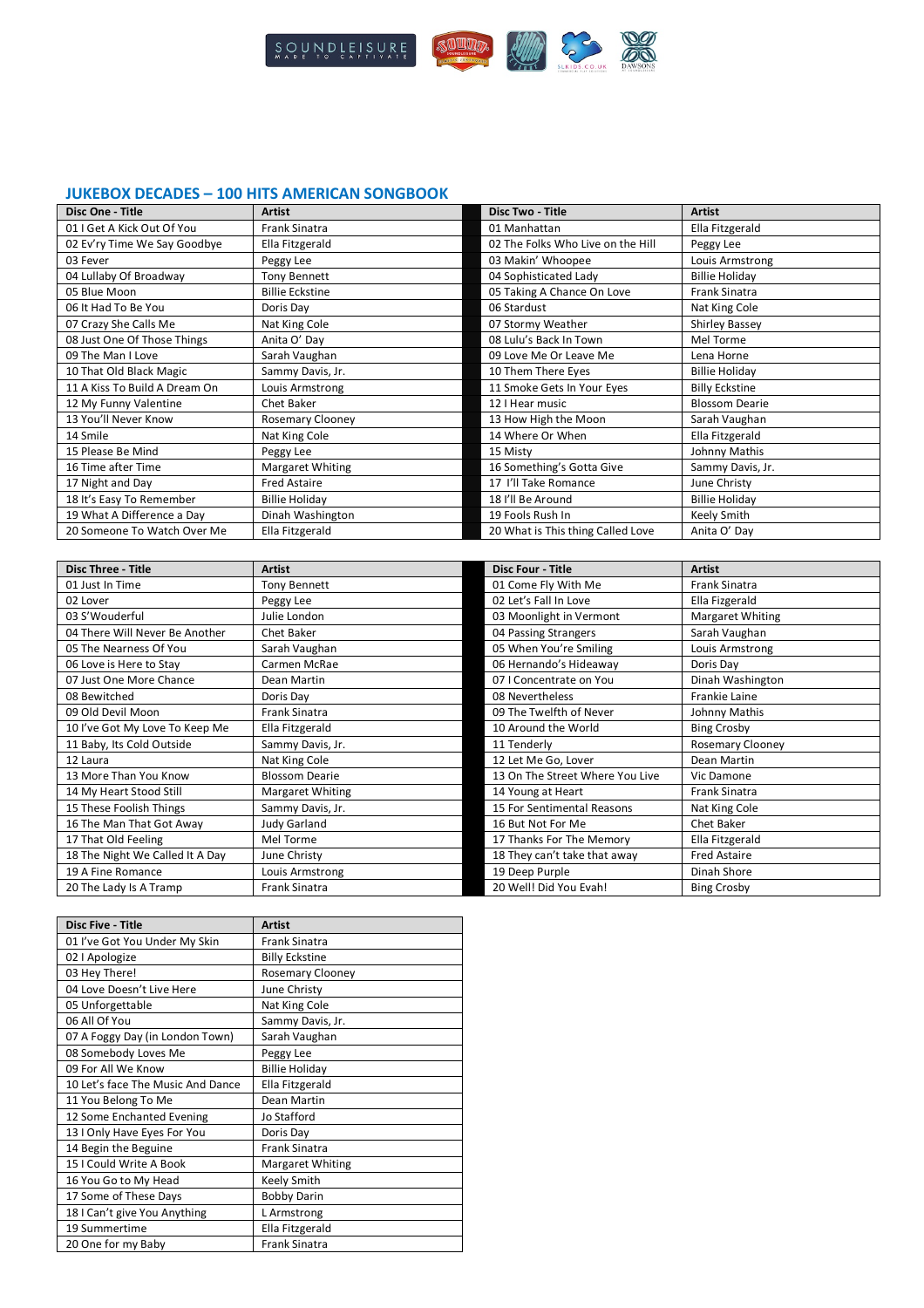

## **JUKEBOX DECADES – 100 HITS DRIVETIME ANTHEMS**

| Disc One - Title               | <b>Artist</b>           | <b>Disc Two - Title</b>         | <b>Artist</b>                  |
|--------------------------------|-------------------------|---------------------------------|--------------------------------|
| 01 The Final Countdown         | Europe                  | 01 All The Young Dudes          | Mott The Hoople                |
| 02 Black Betty                 | Ram Jam                 | 02 Hold Your Head Up            | Argent                         |
| 03 Hold The Line               | Toto                    | 03 Dead Ringer For Love         | Cher, Meat Loaf                |
| 04 Walk This Way               | Run-Dmc                 | 04 Hell Raiser                  | The Sweet                      |
| 05 Broken Wings                | Mr. Mister              | 05 20 <sup>th</sup> Century Boy | T.Rex                          |
| 06 Holding Out For A Hero      | <b>Bonnie Tyler</b>     | 06 Frankenstein                 | The Edgar Winter Group         |
| 07 We Want The Same Thing      | Belinda Carlisle        | 07 Sweet Talkin' Woman          | <b>Electric Light</b>          |
| 08 Danger Zone                 | Kenny Loggins           | 08 Albatross                    | Fleetwood Mac                  |
| 09 Jessie's Girl               | <b>Rick Springfield</b> | 09 (Don't Fear) The Reaper      | <b>Blue Oyster Cult</b>        |
| 10 Burning Heart               | Survivor                | 10   Think   Love You Too       | The Jeff Healey Band           |
| 11 Poison                      | Alice Cooper            | 11 Eye In The Sky               | The Alan Parsons Project       |
| 12 God Gave Rock & Roll To You | Argent                  | 12 Lucretia Mac Evil            | <b>Blood Sweat &amp; Tears</b> |
| 13 American Woman              | The Guess Who           | 13 Piece Of My Heart            | <b>Big Brother</b>             |
| 14 Cherry Pie                  | Warrant                 | 14 Zig Zag Wanderer             | Captain Beefheart              |
| 15 Need Your Love So Bad       | Fleetwood Mac           | 15 The Witch Queen              | Redbone                        |
| 16 Once Bitten, Twice Shy      | lan Hunter              | 16 East River                   | The Brecker Brothers           |
| 17 I want you to want me       | Cheap Trick             | 17 Runaway Boys                 | The Stray Cats                 |
| 18 Cheap Trick                 | <b>Boz Scaggs</b>       | 18 Solid Ball of Rock           | Saxon                          |
| 19 Take Me Down                | Alabama                 | 19 New Orleans                  | Gillan                         |
| 20 The A - Team                | Mike Post               | 20 Burlesque                    | Family                         |

| <b>Disc Three - Title</b>       | <b>Artist</b>           | <b>Disc Four - Title</b>        | <b>Artist</b>      |
|---------------------------------|-------------------------|---------------------------------|--------------------|
| 01 Hush                         | Kula Shaker             | 01 Rock The Night               | Europe             |
| 02 Country Girl                 | Primal Scream           | 02 Footloose                    | Kenny Loggins      |
| 03 In The Morning               | The Coral               | 03 Kyrie                        | Mr. Mister         |
| 04 Place Your Hands             | Reef                    | 04 Hey Stoopid                  | Alice Cooper       |
| 05 Trash                        | Suede                   | 05 I Love To Boogie             | T.Rex              |
| 06 Alive & Amplified            | The Mooney Suzuki       | 06 Who Can It Be Now?           | Men At Work        |
| 07 Wherever You Will Go         | The Calling             | 07 Apollo 9                     | Adam Ant           |
| 08 I Drove All Night            | Cyndi Lauper            | 08 My Oh My                     | Sad Cafe           |
| 09 Runaway Horses               | Belinda Carlisle        | 09 Solace Of You                | Living Colour      |
| 10 Two Princes                  | Spin Doctors            | 10 Rock This Town               | The Stray Cats     |
| 11 Another Girl, Another Planet | The Only Ones           | 11 If You Want My Love          | Cheap Trick        |
| 12 Girl All The Bad Guys        | <b>Bowling For Soup</b> | 12 Warhead                      | Uk Subs            |
| 13 Damn I Wish I Was You        | <b>B.</b> Hawkins       | 13 The Closer You Get           | Alabama            |
| 14   Wish   Was A Punk Rocker   | Sandi Thom              | 14 A Thing Called Love          | Johnny Cash        |
| 15 Proud                        | <b>Heather Small</b>    | 15 San Francisco                | Scott Mckenzie     |
| 16 Black Gold                   | Soul Asylum             | 16 Mannish Boy                  | Muddy Waters       |
| 17 What Would Steve Do?         | Mumm-Ra                 | 17 Our Lives                    | The Calling        |
| 18 Love Drunk                   | <b>Boys Like Girls</b>  | 18 Mutually Assured Destruction | Gillan             |
| 19 Solitary Man                 | HIM                     | 19 Summer Breeze                | The Isley Brothers |
| 20 Love Rears Its Ugly Head     | Living Colour           | 20 Bohemian Rhapsody            | G <sub>4</sub>     |

| <b>Disc Five - Title</b>      | <b>Artist</b>                  |
|-------------------------------|--------------------------------|
| 01 Film Star                  | Suede                          |
| 02 Hey Dude                   | Kula Shaker                    |
| 03 Come Back Brighter         | Reef                           |
| 04 Little Miss Can't Be Wrong | Spin Doctors                   |
| 05 Strange Little Girl        | Sad Cafe                       |
| 06 Vive Le Rock               | Adam Ant                       |
| 07 OverKill                   | Men At Work                    |
| 08 Wig Wam Bam                | The Sweet                      |
| 09 Spinning Wheel             | <b>Blood Sweat &amp; Tears</b> |
| 10 V <sub>2</sub>             | <b>That Petrol Emotion</b>     |
| 11 Games People Play          | The Alan Parsons               |
| 12 Sure 'Nuff 'N' Yes, I Do   | Captain Beefheart              |
| 13 The Highways Of My Life    | The Isley Brothers             |
| 14 I Can See Clearly Now      | Johnny Nash                    |
| 15 One Piece At A Time        | Johnny Cash                    |
| 16 Shut Up And Kiss           | Mary Chapin Carpenter          |
| 17 The Story                  | <b>Brandi Carlile</b>          |
| 18 1985                       | <b>Bowling For Soup</b>        |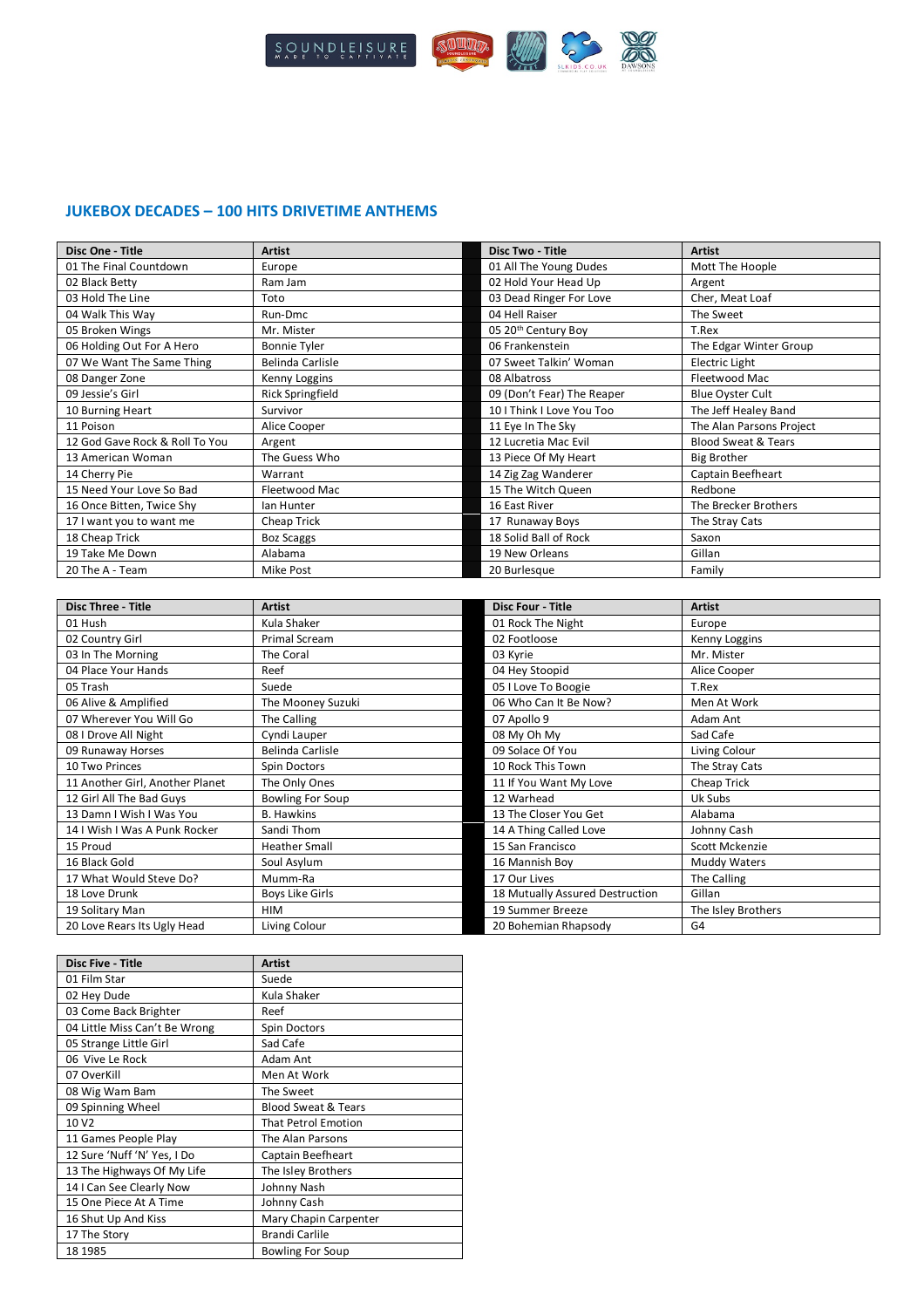

| 19 The Funeral Of Hearts | HIM             |
|--------------------------|-----------------|
| 20 The Great Escape      | Boys Like Girls |

## **JUKEBOX DECADES – 100 HITS The Best Soul Album**

| Disc One - Title               | <b>Artist</b>          | <b>Disc Two - Title</b>            | <b>Artist</b>            |
|--------------------------------|------------------------|------------------------------------|--------------------------|
| 01 Everyday People             | Sly & The Family Stone | 01 Love Really Hurts Without You   | <b>Billy Ocean</b>       |
| 02 Lady Marmalade              | LaBelle                | 02 Give Me Just A Little More Time | Chairmen Of The Board    |
| 03 Band Of Gold                | Freda Payne            | 03 Love Train                      | The O' Jays              |
| 04 Harvest For The World       | The Isley Brothers     | 04 I'm Doin' Fine Now              | New York City            |
| 05 To Love Somebody            | Nina Simone            | 05 Hold Back The Night             | The Trammps              |
| 06 Lovely Day                  | <b>Bill Withers</b>    | 06 Ms Grace                        | The Tymes                |
| 07 Strawberry Letter 23        | Shuggie Otis           | 07 Kissin' In The Back Row Of The  | The Drifters             |
|                                |                        | <b>Movies</b>                      |                          |
| 08 Walk On By                  | Aretha Franklin        | 08 Ain't Got No/I Got Life         | Nina Simone              |
| 09 Me And Mrs. Jones           | <b>Billy Paul</b>      | 09 Year Of Decision                | The Three Degrees        |
| 10 Ready Or Not Here I Come    | The Delfonics          | 10 Deja Vu                         | Dionne Warwick           |
| 11 Mind Blowing Decisions      | Heatwave               | 11 If You Don't Know Me By Now     | Harold Melvin            |
| 12 Fantasy                     | Earth, Wind & Fire     | 12 Close The Door                  | <b>Teddy Pendergrass</b> |
| 13 Rich Girl                   | Daryl Hall             | 13 Didn't I (Blow Your Mind This   | The Delfonics            |
|                                |                        | Time)                              |                          |
| 14 Enjoy Yourself              | The Jacksons           | 14 I'm Stone In Love With You      | Johnny Mathis            |
| 15 Play That Funky Music       | Wild Cherry            | 15 From His Woman To You           | Barbara Mason            |
| 16 Pick Up The Pieces          | Average White Band     | 16 Sweet Thang                     | Shuggie Otis             |
| 17 Jack And Jill               | Raydio                 | 17 You Make It Easy                | Labi Siffre              |
| 18 That's What Friends Are For | Deniece Williams       | 18 I Can See Clearly Now           | Johnny Nash              |
| 19 Brandy                      | The O'Jays             | 19 When You Get Right Down To It   | Ronnie Dyson             |
| 20 Best Thing That Ever        | Gladys Knight          | 20 Kiss And Say Goodbye            | Manhattans               |

| <b>Disc Three - Title</b>          | <b>Artist</b>            | <b>Disc Four - Title</b>          | <b>Artist</b>                        |
|------------------------------------|--------------------------|-----------------------------------|--------------------------------------|
| 01 Ain't No Stoppin' Us Now        | McFadden & Whitehead     | 01 Piece Of My Heart              | Erma Franklin                        |
| 02 TSOP (The Sound Of              | <b>MFSB</b>              | 02 Get Down With It               | Little Richard                       |
| Philadelphia)                      |                          |                                   |                                      |
| 03 Show You The Way To Go          | The Jacksons             | 03 My Guy                         | Aretha Franklin                      |
| 04 When Will I See You Again       | The Three Degrees        | 04 Danglin' On A String           | Chairmen Of The Board                |
| 05   Don't Wanna Lose Your Love    | The Emotions             | 05 Soul Time                      | Shirley Ellis                        |
| 06 Smarty Pants                    | <b>First Choice</b>      | 06 Stick Up                       | <b>Honey Cone</b>                    |
| 07 Stop Me (If You've Heard It All | <b>Billy Ocean</b>       | 07 Family Affair                  | Sly & The Family Stone               |
| Before)                            |                          |                                   |                                      |
| 08 You Little Trustmaker           | The Tymes                | 08 Let 'Em In                     | <b>Billy Paul</b>                    |
| 09 I'm On Fire!!                   | 5000 Volts               | 09 Let's Clean Up The Ghetto      | Philadelphia International All Stars |
| 10 Was That All It Was             | Jean Carn                | 10 Home Is Where The Heart Is     | Bobby Womack                         |
| 11 Everybody Is A Star             | <b>Pointer Sisters</b>   | 11 Summer Breeze, Pt.1            | The Isley Brothers                   |
| 12 You Know How To Love Me         | Phyllis Hyman            | 12 You Are My Friend              | Patti LaBelle                        |
| 13 Ride A Wild Horse               | Dee Clark                | 13 The Way We Were                | Gladys Knight                        |
| 14 Do It Any Way You Wanna         | People's Choice          | 14 I'm Your Puppet                | James & Bobby Purify                 |
| 15 Let's Groove                    | Archie Bell & The Drells | 15 Deeper And Deeper              | Freda Payne                          |
| 16 The Sweetest Pain               | Dexter Wansel            | 16 Swing Your Daddy               | Jim Gilstrap                         |
| 17 Personally                      | Jackie Moore             | 17 Down On The Beach Tonight      | The Drifters                         |
| 18 We Do It                        | R & J Stone              | 18 You'll Never Find Another Love | Lou Rawls                            |
|                                    |                          | Like Mine                         |                                      |
| 19 Sara Smile                      | Daryl Hall & John Oates  | 19 Hurt                           | Manhattans                           |
| 20Free                             | Deniece Williams         | 20 Ain't No Sunshine              | <b>Bill Withers</b>                  |

| <b>Disc Five - Title</b>   | Artist                   |
|----------------------------|--------------------------|
| 01 Don't Leave Me This Way | Harold Melvin            |
| 02 Best Of My Love         | The Emotions             |
| 03 Soul City Walk          | Archie Bell & The Drells |
| 04 Rock The Boat           | The Hues Corpporation    |
| 05 Armed And Extremely     | <b>First Choice</b>      |
| Dangerous                  |                          |
| 06 Sexy                    | <b>MFSB</b>              |
| 07 Philly Jump             | Instant Funk             |
| 08 Doctor Kiss Kiss        | 5000 Volts               |
| 09 Do You Want To Dance?   | McFadden & Whitehead     |
| 10 After The Love Has Gone | Earth, Wind & Fire       |
| 11 Always And Forever      | Heatwave                 |
| 12 Fire                    | <b>Pointer Sisters</b>   |
| 13 High Wire               | Linda Carr               |
| 14 Guilty                  | The Pearls               |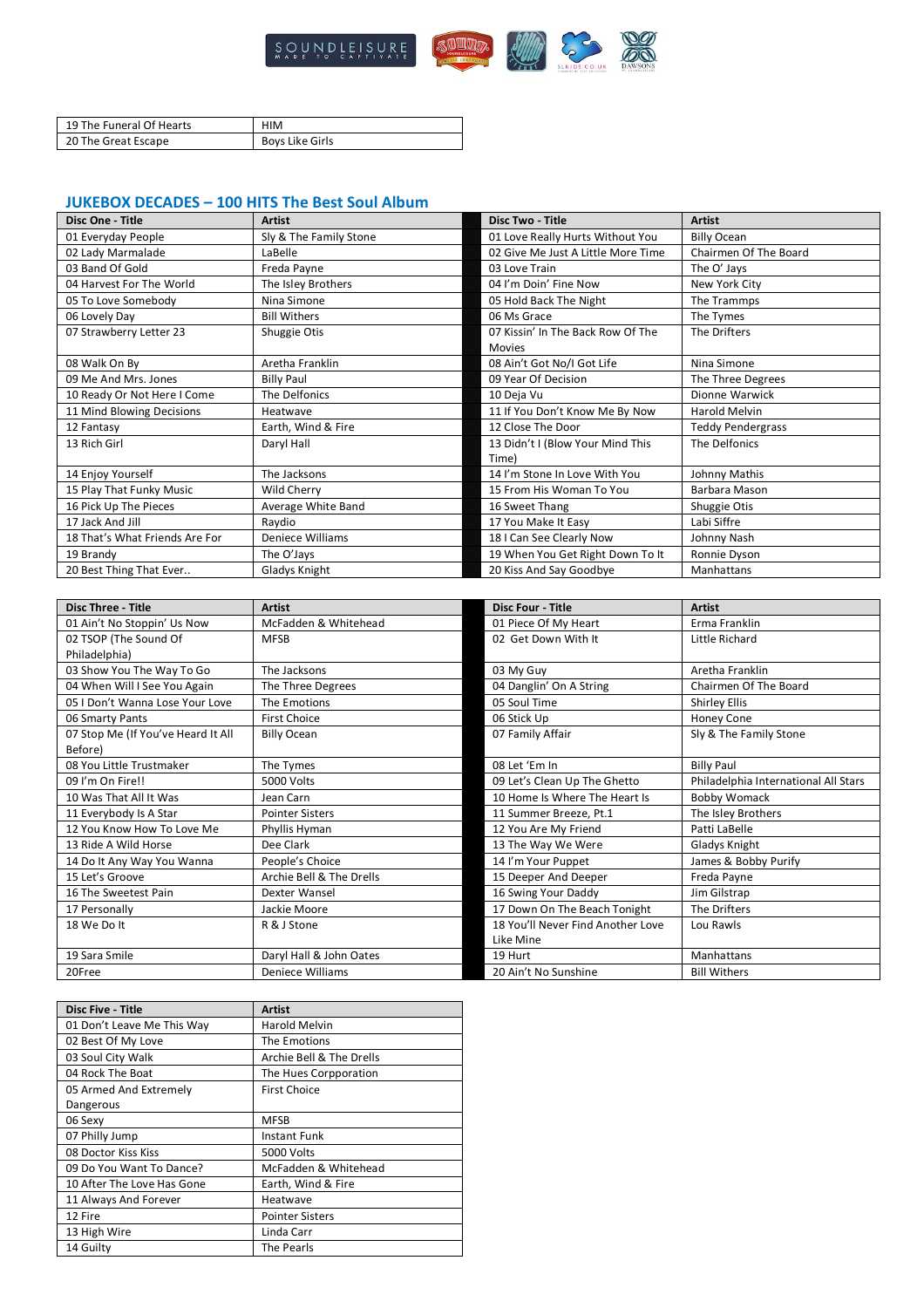

| 15 You Gonna Make Me Love         | The Jones Girls          |
|-----------------------------------|--------------------------|
| 16 She's A Winner                 | The Intruders            |
| 17 Lady Love                      | Lou Rawls                |
| 18 Too Much, Too Little, Too Late | Johnny Mathis            |
| 19 The Whole Towns Laughing At    | <b>Teddy Pendergrass</b> |
| 20 I'll Never Love This Way Again | Dionne Warwick           |
|                                   |                          |

## **JUKEBOX DECADES – 100 HITS PEACE & LOVE**

| Disc One - Title                  | <b>Artist</b>                     | <b>Disc Two - Title</b>    | <b>Artist</b>         |
|-----------------------------------|-----------------------------------|----------------------------|-----------------------|
| 01 Aquarius / Let The Sunshine In | The Fifth Dimension               | 01 Piece Of My Heart       | <b>Big Brother</b>    |
| 02 Summertime                     | Big Brother & The Holding Company | 02 Volunteers              | Jefferson Airplane    |
| 03 White Rabbit                   | Jefferson Airplane                | 03 Sure 'Nuff 'N Yes, I Do | Captain Beefheart     |
| 04 Black Magic Woman              | Fleetwood Mac                     | 04 Soul Sacrifice          | Santana               |
| 05 San Francisco                  | Scott McKenzie                    | 05 Weekend Love            | Chicken Shack         |
| 06 Turn! Turn! Turn!              | The Byrds                         | 06 Sunny                   | The Electric Flag     |
| 07 Ain't Got No / I Got Life      | Nina Simone                       | 07 Leaving Trunk           | Taj Mahal             |
| 08 Wild Child                     | Lou Reed                          | 08 Ride Into The Sun       | Lou Reed              |
| 09 My World Fell Down             | Sagittarius                       | 09 Magnolias               | <b>Stone Country</b>  |
| 10 Loving, Sacred Loving          | End                               | 10 American Woman          | The Guess Who         |
| 11 Happenings Ten Years Time Ago  | The Yardbirds                     | 11 Race With The Devil     | The Gun               |
| 12 Steppin' Out                   | Paul Revere & The Raiders         | 12 Gimme Good Lovin'       | Crazy Elephant        |
| 13 Fever                          | The McCoys                        | 13 She Digs My Love        | Sir Douglas Quintet   |
| 14 Hush                           | <b>Billy Joe Royal</b>            | 14 Bring The Boys Home     | Freda Payne           |
| 15 Dear Delilah                   | Grapefruit                        | 15 Time Has Come Today     | The Chambers Brothers |
| 16 Turn Down Day                  | The Cyrkle                        | 16 Summer In The City      | The Lovin' Spoonful   |
| 17 Tom Tom                        | The Creation                      | 17 Beautiful People        | Melanie (2)           |
| 18 Sun Come Up                    | Jim Croce                         | 18 Mr. Zero                | Keith Relf            |
| 19 It Ain't Me Babe               | Johnny Cash                       | 19 Albert's Shuffle        | Al Kooper             |
| 20 Hey Jude                       | José Feliciano                    | 20 In The Year 2525        | Zager & Evans         |

| <b>Disc Three - Title</b>        | <b>Artist</b>             | <b>Disc Four - Title</b>        | <b>Artist</b>                |
|----------------------------------|---------------------------|---------------------------------|------------------------------|
| 01 The Letter                    | Box Tops                  | 01 To Love Somebody             | Nina Simone                  |
| 02 Over, Under, Sideways         | The Yardbirds             | 02 Aquarius                     | <b>Honey Cone</b>            |
| 03 Kicks                         | Paul Revere & The Raiders | 03 Me And Bobby McGee           | Janis Joplin                 |
| 04 Little Girl                   | Syndicate Of Sound        | 04 You've Made Me So Very Happy | Blood, Sweat And Tears       |
| 05 Don't Look Back               | The Remains               | 05 The Rains Came               | Sir Douglas Quintet          |
| 06 Woman You're Breaking Me      | The Groop                 | 06 Don't Throw Your Love Away   | Searchers                    |
| 07 She's About A Mover           | Sir Douglas Quintet       | 07 Cry Like A Baby              | Box Tops                     |
| 08 Rocking Pneumonia             | The Flamin' Groovies      | 08 Ain't That Her               | The Remains                  |
| 09 Hare Krishna                  | <b>Ruth Copeland</b>      | 09 Laughing                     | The Guess Who                |
| 10 Painter Man                   | The Creation              | 10   Would Give The World       | The Rokes                    |
| 11   Got A Line On You           | Spirit                    | 11 Shades Of Orange             | End $(2)$                    |
| 12 Zig Zag Wanderer              | Captain Beefheart         | 12 I'd Rather Go Blind          | Chicken Shack                |
| 13 Head In The Clouds            | The Gun                   | 13 Captain Of Your Ship         | Reparata And The Delrons     |
| 14 Deep Water                    | Grapefruit                | 14 Girlie                       | The Peddlers                 |
| 15 Rainbow Valley                | The Love Affair           | 15 Young Girl                   | Gary Puckett & The Union Gap |
| 16 Rice Is Nice                  | The Lemon Pipers          | 16 Going To Bethel              | Route 17                     |
| 17 Balla Balla                   | The Rainbows              | 17 Angel Of The Morning         | Merrilee & The Turnabouts    |
| 18 Havah Nagila                  | The Spotnicks             | 18 Ruby Tuesday                 | Melanie (2)                  |
| 19 Don't Cry, No Fears, No Tears | The Cyrkle                | 19 She Sold Me Magic            | Lou Christie                 |
| 20 Village Dance                 | Ravi Shankar              | 20 I Want Candy                 | The Strangeloves             |

| <b>Disc Five - Title</b>    | <b>Artist</b>                 |
|-----------------------------|-------------------------------|
| 01 Everybody's Talkin'      | Harry Nilsson                 |
| 02 Simple Song Of Freedom   | <b>Tim Hardin</b>             |
| 03 Need Your Love So Bad    | Fleetwood Mac                 |
| 04 Light My Fire            | José Feliciano                |
| 05 She's Not There          | Santana                       |
| 06 Mr. Tambourine Man       | The Byrds                     |
| 07 Daydream                 | The Lovin' Spoonful           |
| 08 Time In A Bottle         | Jim Croce                     |
| 09 Quicksand                | The Youngbloods               |
| 10 Garden Of Eden           | New Riders Of The Purple Sage |
| 11 Seasons In The Sun       | <b>Terry Jacks</b>            |
| 12 If I Were A Carpenter    | <b>Bobby Darin</b>            |
| 13 Like An Old Time Movie   | Scott McKenzie                |
| 14 Sunday Morning Come Down | Kris Kristofferson            |
| 15 Get Together             | The Youngbloods               |
| 16 Making Time              | The Creation                  |
| 17 Love Psalm               | <b>Stone Country</b>          |
| 18 Green Tambourine         | The Lemon Pipers              |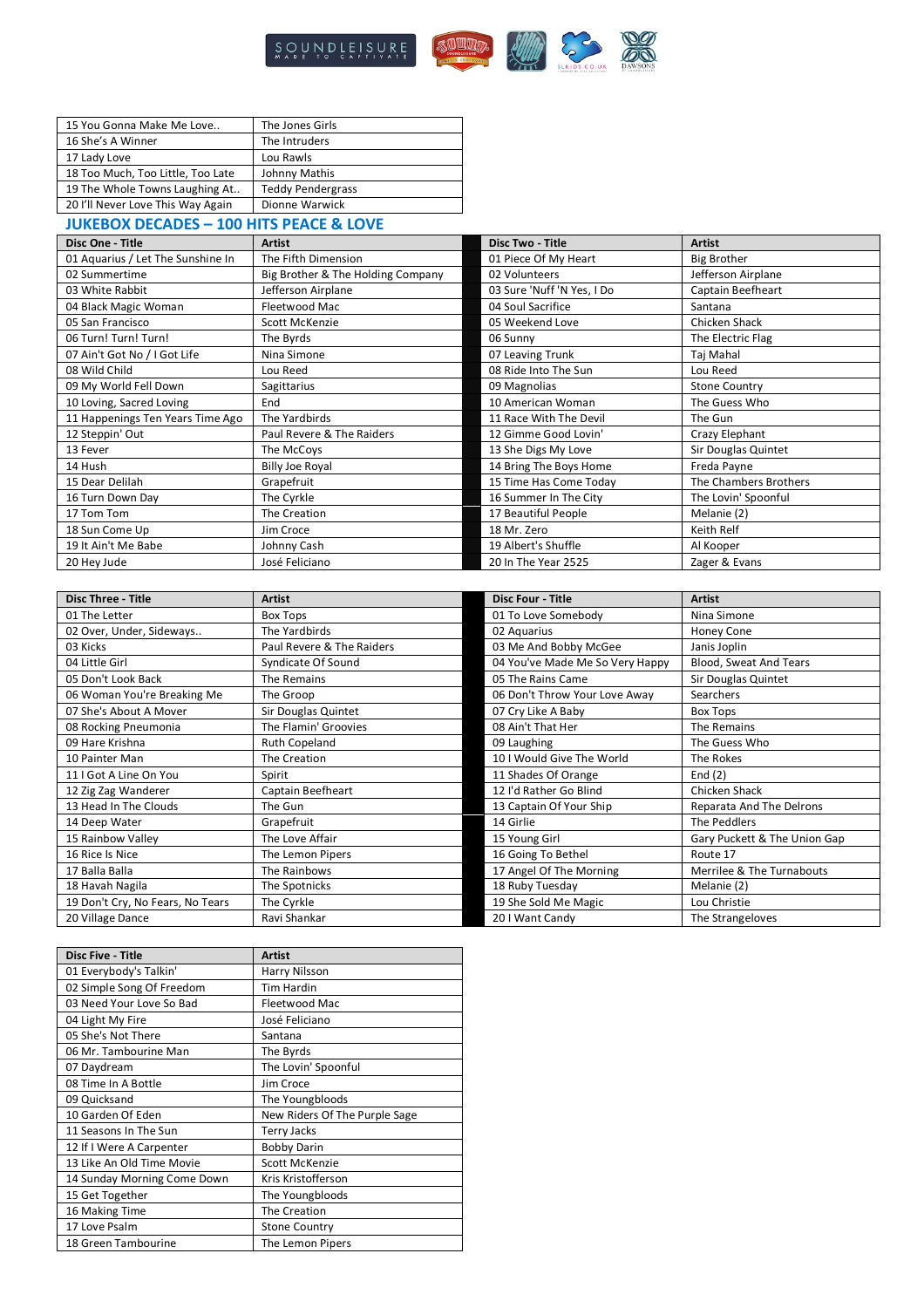

| 19 When The Wind Arises | The Rokes   |
|-------------------------|-------------|
| 20 Glass                | Sagittarius |

## **JUKEBOX DECADES – MOTOWN ANTHEMS**

| Disc One - Title                   | <b>Artist</b>                  | <b>Disc Two - Title</b>             | <b>Artist</b>                  |
|------------------------------------|--------------------------------|-------------------------------------|--------------------------------|
| 01 Baby Love                       | The Supremes                   | 01 I Heard It Through the Grapevine | <b>Marvin Gaye</b>             |
| 02 Dancing In The Street           | Martha Reeves & The Vandellas  | 02 Jimmy Mack                       | Martha Reeves & The Vandellas  |
| 03 Reach Out, I'll Be There        | <b>Four Tops</b>               | 03 You Keep Me Hangin' On           | The Supremes                   |
| 04 Uptight (Everything's Alright)  | Stevie Wonder                  | 04 The Onion Song                   | Marvin Gaye & Tammi Terrell    |
| 05 Do You Love Me                  | The Contours                   | 05 Got To Be There                  | Michael Jackson                |
| 06 Please Mr Postman               | The Marvelettes                | 06 What Becomes Of The              | Jimmy Ruffin                   |
|                                    |                                | <b>Brokenhearted</b>                |                                |
| 07 You Really Got A Hold On Me     | The Miracles                   | 07 Reach Out And Touch              | Diana Ross                     |
|                                    |                                | (somebody's hand)                   |                                |
| 08 My Girl                         | The Temptations                | 08 You're All I Need To Get By      | Marvin Gaye & Tammi Terrell    |
| 09 Where Did Our Love Go           | The Supremes                   | 09 Reflections                      | Diana Ross & The Supremes      |
| 10 I Can't Help Myself             | Four Tops                      | 10 My Cherie Amour                  | Stevie Wonder                  |
| 11 The Tracks Of My Tears          | Smokey Robinson & The Miracles | 11 There's A Ghost In My House      | R. Dean Taylor                 |
| 12 My Guy                          | Mary Wells                     | 12 Too Busy Thinking About My       | Marvin Gaye                    |
|                                    |                                | Baby                                |                                |
| 13 (Love Is Like A) Heatwave       | Martha Reeves & The Vandellas  | 13 The Happening                    | The Supremes                   |
| 14 Needle In A Haystack            | The Velvelettes                | 14 It's A Shame                     | The Spinners                   |
| 15 It's The Same Old Song          | Four Tops                      | 15 Ain't No Mountain High Enough    | Diana Ross                     |
| 16 Get Ready                       | The Temptations                | 16 Ben                              | Michael Jackson                |
| 17 Stop! (in the name of love)     | The Supremes                   | 17 Someday We'll Be Together        | Diana Ross & The Supremes      |
| 18 How Sweet It Is (to be loved by | Marvin Gaye                    | 18 Ain't Too Proud To Beg           | The Temptations                |
| you)                               |                                |                                     |                                |
| 19 Take Me In Your Arms (rock me   | Kim Weston                     | 19 I'm Still Waiting                | Diana Ross                     |
| a little while)                    |                                |                                     |                                |
| 20 Nowhere To Run                  | Martha Reeves & The Vandellas  | 20 I'll Be There                    | The Jackson 5                  |
| 21 Shotgun                         | Junior Walker & The All Stars  | 21 What's Going On                  | <b>Marvin Gaye</b>             |
| 22 It Takes Two                    | Marvin Gaye & Kim Weston       | 22 For Once In My Life              | Stevie Wonder                  |
| 23 This Old Heart Of Mine (is weak | The Isley Brothers             | 23 Stoned Love                      | The Supremes                   |
| for you)                           |                                |                                     |                                |
| 24 You Can't Hurry Love            | The Supremes                   | 24 ABC                              | The Jackson 5                  |
| 25 (I'm a) Road Runner             | JR. Walker & The All Stars     | 25 The Tears Of A Clown             | Smokey Robinson & The Miracles |
| 26 Standing In The Shadows Of      | Four Tops                      | 26 The Love You Save                | Jackson 5                      |
| Love                               |                                |                                     |                                |
| 27 Just My Imagination (running    | The Temptations                |                                     |                                |
| away with me)                      |                                |                                     |                                |
| 28 Heaven Must Have Sent You       | The Elgins                     |                                     |                                |

| <b>Disc Three - Title</b>      | <b>Artist</b>                    | <b>Disc Four - Title</b>      | <b>Artist</b>              |
|--------------------------------|----------------------------------|-------------------------------|----------------------------|
| 01 Let's Get It On             | Marvin Gaye                      | 01 Three Times A Lady         | Commodores                 |
| 02 Signed, Sealed, Delivered   | Stevie Wonder                    | 02 With You I'm Born Again    | Billy Preston & Syreeta    |
| 03   Want You Back             | The Jackson 5                    | 03 All Night Long (All Night) | Lionel Richie              |
| 04 Papa Was A Rollin' Stone    | The Temptations                  | 04 Upside Down                | Diana Ross                 |
| 05 River Deep Mountain High    | The Supremes & Four Tops         | 05 Super Freak                | <b>Rick James</b>          |
| 06 War                         | <b>Edwin Starr</b>               | 06 Somebody's Watching Me     | Rockwell                   |
| 07 Stop Look Listen            | Diana Ross & Marvin Gaye         | 07 Still                      | Commodores                 |
| 08 Help Me Make It Through The | Gladys Knight & The Pips         | 08 Endless Love               | Lionel Richie & Diana Ross |
| Night                          |                                  |                               |                            |
| 09 Touch Me In The Morning     | Diana Ross                       | 09 Being With You             | Smokey Robinson            |
| 10 Machine Gun                 | Commodores                       | 10 Hello                      | Lionel Richie              |
| 11 Don't Leave Me This Way     | Thelma Houston                   | 11 Nightshift                 | Commodores                 |
| 12 Love Machine                | The Miracles                     | 12 Treat Her Like A Lady      | The Temptations            |
| 13 You Are Everything          | Diana Ross & Marvin Gaye         | 13 I'm Coming Out             | Diana Ross                 |
| 14 One Day In Your Life        | Michael Jackson                  | 14 Don't Look Any Further     | Dennis Edwards Feat Siedah |
|                                |                                  |                               | Garrett                    |
| 15 Theme From Mahogany         | Diana Ross                       | 15 Lit It Whip                | Dazz Band                  |
| 16 Easy                        | Commodores                       | 16 Dancing On The Ceiling     | Lionel Richie              |
| 17 Keep On Truckin PT 1        | <b>Eddie Kendricks</b>           | 17 I Love Your Smile          | Shanice                    |
| 18 The Night                   | Frankie Valli & The Four Seasons | 18 Rhythm Of The Night        | Debarge                    |
| 19 Let's Get Serious           | Jermaine Jackson                 | 19 My Destiny                 | Lionel Richie              |
| 20 Got To Give It Up           | Marvin Gaye                      | 20 I'll Make Love To You      | Boyz II Men                |
| 21 Love Hangover               | Diana Ross                       |                               |                            |
| 22 Brick House                 | Commodores                       |                               |                            |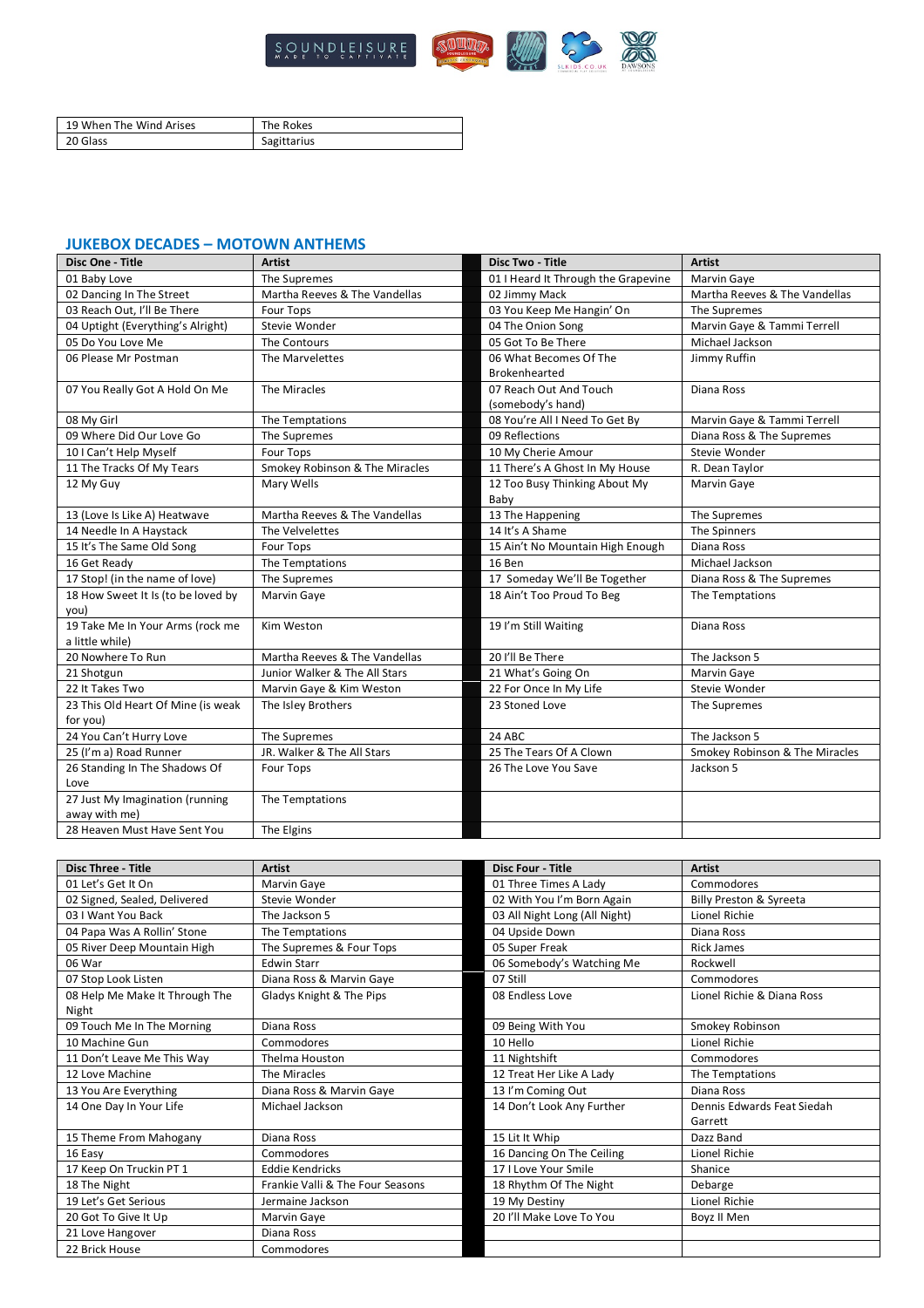

**Disc One - Title Artist Disc Two - Title Artist**

#### **JUKEBOX DECADES – 100 Hits The Best Sixties Album**

| 01 San Francisco                   | Scott McKenzie               | 01 Runaway                               | Del Shannon                  |
|------------------------------------|------------------------------|------------------------------------------|------------------------------|
| 02 Mr. Tambourine Man              | The Byrds                    | 02 Sugar Sugar                           | The Archies                  |
| 03 Go Now                          | The Moody Blues              | 03Let's Dance                            | Chris Montez                 |
| 04 Summer In The City              | The Lovin' Spoonful          | 04Simon Says                             | 1910 Fruitgum Company        |
| 05 The Letter                      | <b>Box Tops</b>              | 05Yummy Yummy Yummy                      | Ohio Express                 |
| 06 Shakin' All Over                | The Guess Who                | 06Young Girl                             | Gary Puckett & The Union Gap |
| 07 Albatross                       | Fleetwood Mac                | 07Hey Baby                               | <b>Bruce Channel</b>         |
| 08 In The Year 2525                | Zager & Evans                | 08Breaking Up Is Hard To Do              | Neil Sedaka                  |
| 09 Over Under Sideways Down        | The Yardbirds                | 09Hang On Sloopy                         | The McCoys                   |
| 10 I'd Rather Go Blind             | Chicken Shack                | 10Working In The Coal Mine               | Lee Dorsey                   |
| 11 Summertime                      | <b>Big Brother</b>           | 11Goodnight Midnight                     | Clodagh Rodgers              |
| 12 Evil Ways                       | Santana                      | 12The Lion Sleeps Tonight                | The Tokens                   |
| 13 Green Tambourine                | The Lemon Pipers             | 13 Captain Of Your Ship                  | Reparata And The Delrons     |
| 14 Painter Man                     | The Creation                 | 14I Will Follow Him                      | Peggy March                  |
| 15 I'm Not Your Stepping Stone     | Paul Revere                  | 15Hitchin' A Ride                        | <b>Vanity Fare</b>           |
| 16 Psychotic Reaction              | Count Five                   | 16I'm Gonna Make You Mine                | Lou Christie                 |
| 17 Shades Of Orange                | End                          | 17Everyday People                        | Sly & The Family Stone       |
| 18 From The Underworld             | Herd                         | 18 Ready Or Not Here I Come              | The Delfonics                |
| 19 Race With The Devil             | The Gun                      | 19Up-Up And Away                         | The Fifth Dimension          |
| 20 Surfing Bird                    | The Trashmen                 | 20Hold Me Tight                          | Johnny Nash                  |
|                                    |                              |                                          |                              |
|                                    |                              |                                          |                              |
| <b>Disc Three - Title</b>          | <b>Artist</b>                | <b>Disc Four - Title</b>                 | <b>Artist</b>                |
| 01 Music To Watch Girls By         | Andy Williams                | 01Dance To The Music                     | Sly & The Family Stone       |
| 02Everybody's Talkin'              | Harry Nilsson                | 02Piece Of My Heart                      | Erma Franklin                |
| 03The Good Life                    | <b>Tony Bennett</b>          | 03The Shoop Shoop Song                   | Aretha Franklin              |
| 04My Guy                           | Aretha Franklin              | 04Ain't Got No/I Got Life                | Nina Simone                  |
| 05To Love Somebody                 | Nina Simone                  | 05Didn't I (Blow Your Mind This<br>Time) | The Delfonics                |
| 06Move Over Darling                | Doris Day                    | 06It's Your Thing                        | The Isley Brothers           |
| 07Dream A Little Dream Of Me       | Anita Harris                 | 07Moonlight Music And You                | Laura Greene                 |
| 08Blue Velvet                      | <b>Bobby Vinton</b>          | 08Out On The Floor                       | Dobie Gray                   |
| 09The End Of The World             | <b>Skeeter Davis</b>         | 09Aquarius/Let The Sunshine In           | The Fifth Dimension          |
| 10Theme From "A Summer Place"      | Percy Faith & His Orchestra  | 10Cool Jerk                              | The Capitols                 |
| 11Moon River                       | Henry Mancini                | 11That's Nice                            | Neil Christian               |
| 12Lady Willpower                   | Gary Puckett & The Union Gap | 12Come Back And Shake Me                 | Clodagh Rodgers              |
| 13Take Five                        | The Dave Brubeck Quartet     | 13Cupid                                  | Johnny Nash                  |
| 14The Lady Is A Tramp              | <b>Buddy Greco</b>           | 14Can't Take My Eyes Off You             | Andy Williams                |
| 15The "In" Crowd                   | Ramsey Lewis                 | 15Light My Fire                          | José Feliciano               |
| 16A Boy Named Sue                  | Johnny Cash                  | 16(I Left My Heart) In San Francisco     | <b>Tony Bennett</b>          |
| 17He'll Have To Go                 | Jim Reeves                   | 17You've Made Me So Very Happy           | Blood, Sweat And Tears       |
| 18Caterina                         | Perry Como                   | 18 Roase Are Red (My Love)               | <b>Bobby Vinton</b>          |
| 19(Dance With The) Guitar Man      | Duane Eddy                   | 19Calendar Girl                          | Neil Sedaka                  |
| 20Tribute To Buddy Holly           | Mike Berry                   | 20A Way Of Life                          | <b>Family Dogg</b>           |
|                                    |                              |                                          |                              |
| <b>Disc Five - Title</b>           | <b>Artist</b>                |                                          |                              |
| 01Ring Of Fire                     | Johnny Cash                  |                                          |                              |
| 02Stand By Your Man                | Tammy Wynette                |                                          |                              |
| 03Turn! Turn! Turn! (To Everything | The Byrds                    |                                          |                              |
| There Is A Season)                 |                              |                                          |                              |
| 04Neon Rainbow                     | <b>Box Tops</b>              |                                          |                              |
| 05 Making Time                     | The Creation                 |                                          |                              |
| 06Do You Believe In Magic          | The Lovin' Spoonful          |                                          |                              |
| 07Call On Me                       | <b>Big Brother</b>           |                                          |                              |
| 08Sunday Morning Coming Down       | Kris Kristofferson           |                                          |                              |
| 09If I Were A Carpenter            | <b>Bobby Darin</b>           |                                          |                              |
| 10Delaware                         |                              |                                          |                              |
|                                    | Perry Como                   |                                          |                              |
| 11Big Bad John                     | Jimmy Dean                   |                                          |                              |
| 12Misty                            | Johnny Mathis                |                                          |                              |
| 13Distant Drums                    | Jim Reeves                   |                                          |                              |
| 14Concrete And Clay                | Unit Four Plus Two           |                                          |                              |
| 15The Good, The Bad And The Ugly   | Hugo Montenegro              |                                          |                              |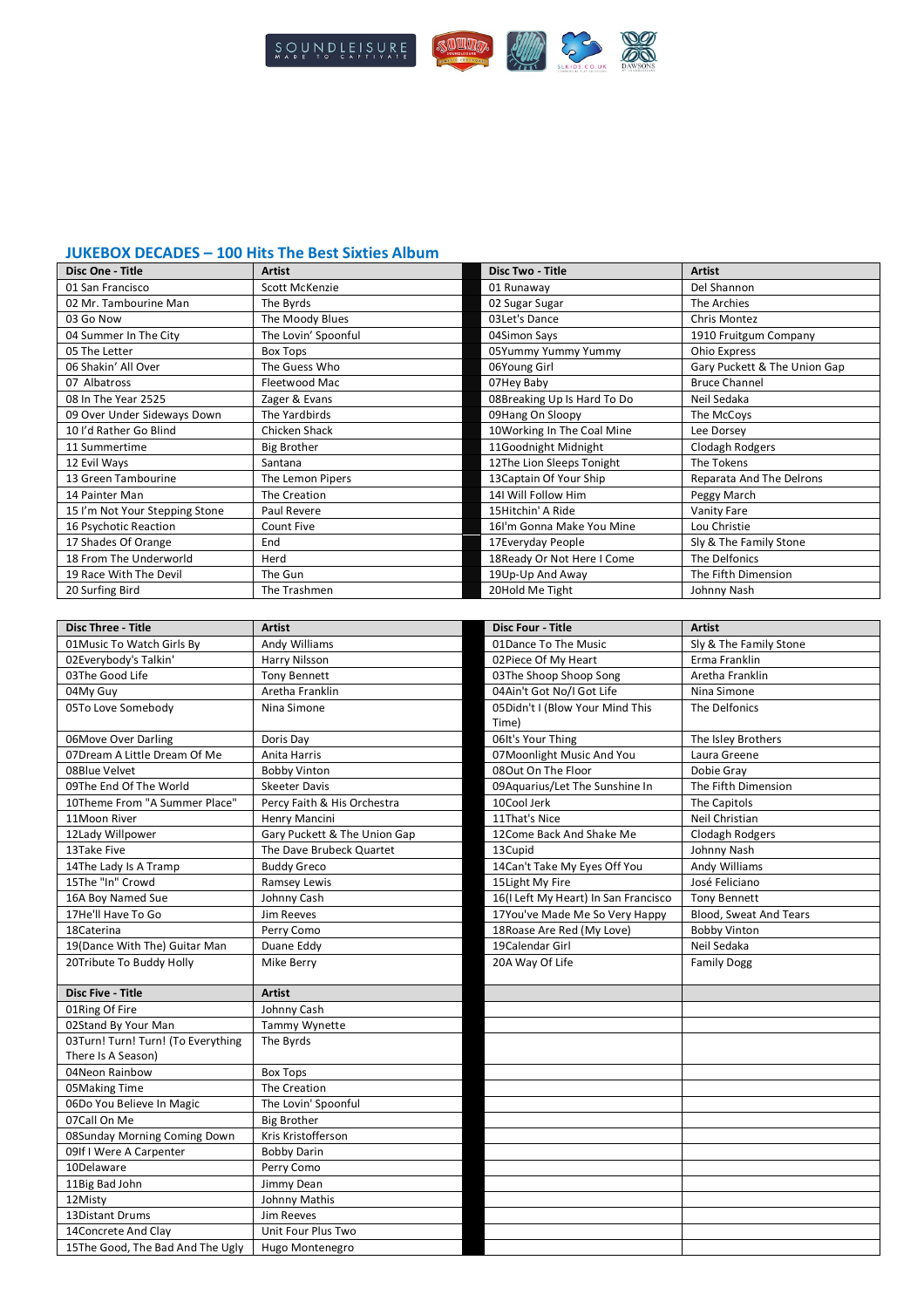

| 16The Ballad Of Bonnie And Clyde | Georgie Fame         |  |
|----------------------------------|----------------------|--|
| 17Flowers On The Wall            | The Statler Brothers |  |
| 18Devil Woman                    | Marty Robbins        |  |
| 19You Were On My Mind            | Crispian St. Peters  |  |
| 20Without Her                    | Harry Nilsson        |  |

## **JUKEBOX DECADES – 100 HITS DISCO FEVER**

| Disc One - Title                   | <b>Artist</b>             | <b>Disc Two - Title</b>        | <b>Artist</b>           |
|------------------------------------|---------------------------|--------------------------------|-------------------------|
| 01 The Sound Of the Philadelphia   | <b>MFSB</b>               | 01 Shake Your Body             | Jacksons                |
| 02 she's a Winner                  | <b>Intruders</b>          | 02 Red Light Spells Danger     | Ocean, Billy            |
| 03 Blame It On The Boogie          | Jacksons                  | 03 Sing A Happy Song           | O'Jays                  |
| 04 Yes Sir, I Can Boogie           | Baccara                   | 04 Satisfaction Guaranteed     | Melvin, Harold          |
| 05 Give Me Your Love               | Mason, Barbara            | 05 Kissin' in the back row     | <b>Drifters</b>         |
| 06 Boogie Wonderland               | Earth, Wind & Fire        | 06 Baby Don't Change Your Mind | Knight, Gladys          |
| 07 It's A Disco Night              | <b>Isley Brothers</b>     | 07 Best Of My Love             | Emotions                |
| 08 Going Back To My Roots          | Odyssey                   | 08 You Little Trustmaker       | Tymes                   |
| 09 Boogie Nights                   | Heatwave                  | 09 Family Affair               | Sly                     |
| 10 Love Train                      | O'Jays                    | 10 Rock the Boat               | <b>Hues Corporation</b> |
| 11 The Soul City Walk              | Bell, Archie & The Drells | 11 Gangsters Of The Groove     | Heatwave                |
| 12 Went The Strings Of My Heart    | Trammps                   | 12 It's Party Time             | Womack, Bobby           |
| 13 Dance To The Music              | Sly & The family Stone    | 13 Instant Replay              | Hartman, Dan            |
| 14 I'm Always Dancin' to The Music | Golson, Benny             | 14 September                   | Earth, Wind & Fire      |
| 15 Let's Go Round Again            | Average White Band        | 15 Pipeline                    | Johnston, Bruce         |
| 16 The Love I Lost                 | Melvin, Harold            | 16 Fool                        | Al Matthews             |
| 17 Love Really Hurts Without You   | Ocean, Billy              | 17 Disco Lady                  | Taylor, Johnnie         |
| 18 There Goes My First Love        | <b>Drifters</b>           | 18 Everybody Have A Good Time  | Bell, Archie            |
| 19 Disco Nights                    | GQ                        | 19 Blue Jeans                  | Chocolate Milk          |
| 20 I Thought It Was You            | Hancock, Herbie           | 20 Daddy Cool                  | Boney M                 |

| <b>Disc Three - Title</b>        | <b>Artist</b>          | <b>Disc Four - Title</b>        | <b>Artist</b>          |
|----------------------------------|------------------------|---------------------------------|------------------------|
| 01 Come Back and Finish What     | Knight, Gladys         | 01 Back to love                 | King, Evelyn           |
| 02 Year Of Decision              | <b>Three Degrees</b>   | 02 The Runner                   | <b>Three Degrees</b>   |
| 03 You Sure Look Good To Me      | Hyman, Phyllis         | 03 It's In His Kiss             | Lewis, Linda           |
| 04 What a Difference a Day Makes | Phillips, Esther       | 04 Dance Little Lady Dance      | Charles, Tina          |
| 05 More, More                    | True, Andrea           | 05 Till You Take My Love        | Mason, Harvey Jr       |
| 06 I Can't Stand The Rain        | Eruption               | 06 You Gonna Make Me Love       | Jones Girls            |
| 07 I'm In The Mood For Dancing   | <b>Nolans</b>          | 07 What's Your Name?            | True, Andrea           |
| 08 Lady Marmalade                | Labelle                | 08 Baby, baby My Love's All For | Williams, Deniece      |
| 09 Jump                          | <b>Pointer Sisters</b> | 09 Cherchez La Femme            | Doctor Buzzard's       |
| 10 It's Raining Men              | <b>Weather Girls</b>   | 10 Don't Make Waves             | Nolans                 |
| 11 Strut Your Funky Stuff        | Frantique              | 11 Wanted                       | <b>Dooleys</b>         |
| 12 Shame                         | King, Evelyn           | 12 Neutron Dance                | <b>Pointer Sisters</b> |
| 13 I Love To Love                | Charles, Tina          | 13 One Way Ticket               | Eruption               |
| 14 Sorry I'm A Lady              | Baccara                | 14 Pick Me Up I'll Dance        | Moore, Melba           |
| 15 Baby I'm Yours                | Lewis, Linda           | 15 Turn The Beat Around         | Robinson, Vicki Sue    |
| 16 Night Over Egypt              | Jones Girls            | 16 Risin' To The Top            | Burke, Keni            |
| 17 This Is It                    | Moore, Melba           | 17 How Much Love                | Sayer, Leo             |
| 18 Lowdown                       | Scaggs, Boz            | 18 Can We Share it              | Sheppard, Rick         |
| 19 Mule (Chant No2)              | Beggar & Co            | 19 Makes You Blind              | <b>Glitter Band</b>    |
| 20 You Bet Your Love             | Hancock, Herbie        | 20 Ain't that Enough For You    | Davis, John            |

| <b>Disc Five - Title</b>     | <b>Artist</b>           |
|------------------------------|-------------------------|
| 01 The Groove                | Franklin, Rodney        |
| 02 Groovin' You              | Mason, Harvey Jr        |
| 03 Can't Get Enough          | Burke, Keni             |
| 04 Ain't No Stopping Us Now  | McFadden                |
| 05 Use It Up And Wear It Out | Odyssey                 |
| 06 Rockin, Soul              | <b>Hues Corporation</b> |
| 07 I'll Always Love My Mama  | <b>Intruders</b>        |
| 08 When Will You Be Mine     | Average White Band      |
| 09 Disco 9000                | Taylor, Little Johnny   |
| 10 Love Of My Life           | Dooleys                 |
| 11 Keep On Dancin'           | Gary's Gang             |
| 12 I'm Every Woman           | Nolan, Bernie           |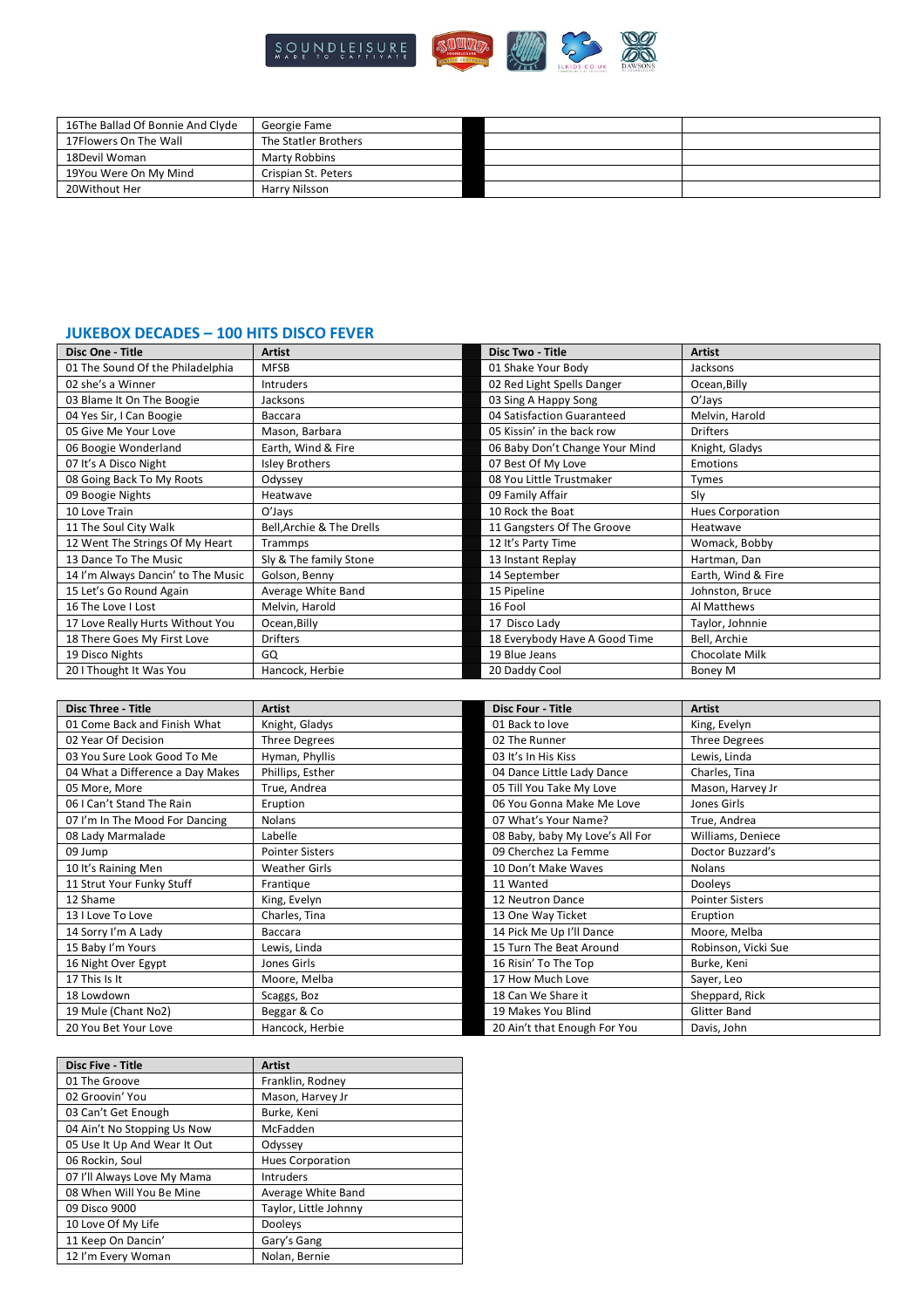

| 13 Give It Up             | KC & The Sunshine Band |
|---------------------------|------------------------|
| 14 What Can I Say         | Scaggs, Boz            |
| 15 Weekend                | Jackson, Mick          |
| 16 Thunder In My Heart    | Sayer, Leo             |
| 17 Angel Face             | <b>Glitter Band</b>    |
| 18 Ma Baker               | Boney M                |
| 19 Are You Ready For This | <b>Brothers</b>        |
| 20 Summer Of '42          | Biddu                  |

## **JUKEBOX DECADES – 100 HITS Power Ballads**

| Disc One - Title                  | <b>Artist</b>           | Disc Two - Title                | <b>Artist</b>           |
|-----------------------------------|-------------------------|---------------------------------|-------------------------|
| 01More Than A Feeling             | Boston                  | 01Total Eclipse Of The Heart    | <b>Bonnie Tyler</b>     |
| 02The Final Countdown             | Europe                  | 02The Power Of Love             | Jennifer Rush           |
| 03(Don't Fear) The Reaper         | Blue Öyster Cult        | 03We Want The Same Thing        | <b>Belinda Carlisle</b> |
| 04Africa                          | Toto                    | 04Somebody To Love              | Jefferson Airplane      |
| 05I Can't Go For That (No Can Do) | Daryl Hall & John Oates | 05Chains                        | Tina Arena              |
| 06Making Love Out Of Nothing At   | Air Supply              | 06All By Myself                 | Eric Carmen             |
| All                               |                         |                                 |                         |
| 07God Gave Rock And Roll To You   | Argent                  | 07Time After Time               | Cyndi Lauper            |
| 08Danger Zone                     | Kenny Loggins           | 08ls This Love?                 | Alison Moyet            |
| 09 Living For The City            | Gillan                  | 09Damn, I Wish I Was Your Lover | Sophie B. Hawkins       |
| 10You're The Voice                | John Farnham            | 10Manic Monday                  | <b>Bangles</b>          |
| 11 Every Day Hurts                | Sad Café                | 11Toy Soldiers                  | Martika                 |
| 12Black Betty                     | Ram Jam                 | 12American Heartbeat            | Survivor                |
| 13Breaking The Law                | Judas Priest            | 131 Want You To Want Me         | Cheap Trick             |
| 14Poison                          | Alice Cooper            | 14Nothing's Gonna Stop Us Now   | Starship                |
| 15Cherry Pie                      | Warrant                 | 15Because The Night             | Patti Smith Group       |
| 16Carry On Wayward Son            | Kansas                  | 16Two Princes                   | Spin Doctors            |
| 17You Took The Words Right Out    | Meat Loaf               | 17Broken Wings                  | Mr. Mister              |
| Of My Mouth                       |                         |                                 |                         |
| 18Down Under                      | Men At Work             | 18Fight For Ourselves           | Spandau Ballet          |
| 19Dust To Gold                    | Status Quo              | 19Barracuda                     | Heart                   |
| 20Quiet Life                      | Japan                   | 20Saturday Gigs                 | Mott The Hoople         |

| <b>Disc Three - Title</b>     | <b>Artist</b>            | <b>Disc Four - Title</b>          | <b>Artist</b>           |
|-------------------------------|--------------------------|-----------------------------------|-------------------------|
| 01Can't Fight This Feeling    | REO Speedwagon           | 01Eye Of The Tiger                | Survivor                |
| 02 When Love Breaks Down      | Prefab Sprout            | 02Burnin' For You                 | Blue Öyster Cult        |
| 03In The Name Of Love         | <b>Thompson Twins</b>    | 03Hold Your Head Up               | Argent                  |
| 04We Built This City          | Starship                 | 04 When I See You Smile           | <b>Bad English</b>      |
| 05Rosanna                     | Toto                     | 05Solid Ball Of Rock              | Saxon                   |
| 06The Touch                   | Stan Bush                | 06Keep On Loving You              | REO Speedwagon          |
| 07Kyrie                       | Mr. Mister               | 07Don't Talk To Strangers         | <b>Rick Springfield</b> |
| 08All The Young Dudes         | Mott The Hoople          | 08The Warrior                     | Scandal                 |
| 09Hold Me Now                 | Johnny Logan             | 09Heaven Is A Place On Earth      | Belinda Carlisle        |
| 10Any Way You Want It         | Journey                  | 10As I Lay Me Down                | Sophie Hawkins          |
| 11Dust In The Wind            | Kansas                   | 11 Weak In The Presence Of Beauty | Alison Moyet            |
| 12Who Can It Be Now?          | Men At Work              | 12Holding Out For A Hero          | <b>Bonnie Tyler</b>     |
| 13 Meet Me Half Way           | Kenny Loggins            | 131 Drove All Night               | Cyndi Lauper            |
| 14Jessie's Girl               | <b>Rick Springfield</b>  | 14LoveThy Will Be Done            | Martika                 |
| 15These Eyes                  | The Guess Who            | 15 Mutually Assured Destruction   | Gillan                  |
| 16Satellite                   | The Hooters              | 16Frankenstein                    | The Edgar Winter Group  |
| 17 Cuddly Toy                 | Roachford                | 17Someone Told A Lie              | Steppenwolf             |
| 18 Rock The Night             | Europe                   | 18 Beginning Of The End           | Status Quo              |
| 191 Think I Love You Too Much | The Jeff Healey Band     | 19Wherever You Will Go            | The Calling             |
| 20 Keeps Me Wondering Why     | <b>Steve Miller Band</b> | 20 Rock And Roll Dreams Come      | Jim Steinman            |
|                               |                          | Through                           |                         |

| <b>Disc Five - Title</b>    | <b>Artist</b>               |
|-----------------------------|-----------------------------|
| 01A Man I'll Never Be       | <b>Boston</b>               |
| 02Mighty Wings              | Cheap Trick                 |
| 03Out Of Touch              | Daryl Hall & John Oates     |
| 04The Hipsters              | Deacon Blue                 |
| 05 American Woman           | The Guess Who               |
| 06I Get Weak                | Belinda Carlisle            |
| 07Hungry Eyes               | Eric Carmen                 |
| 08Without You               | Harry Nilsson               |
| 09How Am I Supposed To Live | Michael Bolton              |
| <b>Without You</b>          |                             |
| 10The Way It Is             | Bruce Hornsby And The Range |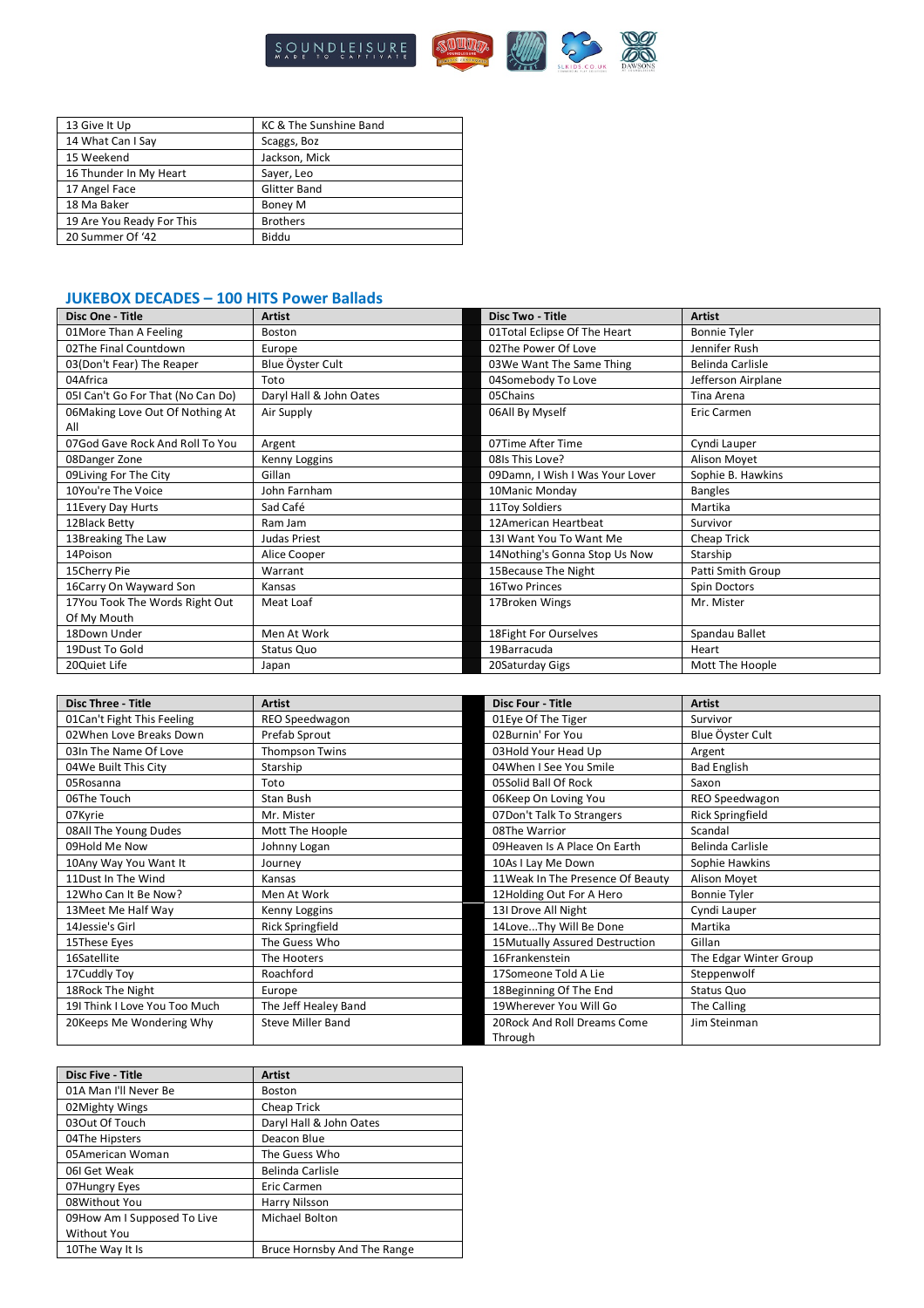

| 11All Out Of Love               | Air Supply               |
|---------------------------------|--------------------------|
| 12New Orleans                   | lan Gillan               |
| 13Eye In The Sky                | The Alan Parsons Project |
| 14Eternal Flame                 | <b>Bangles</b>           |
| 150ur Lives                     | The Calling              |
| 16Runaway Train                 | Soul Asylum              |
| 17 Heart (Stop Beating In Time) | Leo Sayer                |
| 18Amazed                        | Lonestar                 |
| 19My Oh My                      | Sad Café                 |
| 20Albatross                     | Fleetwood Mac            |

# **JUKEBOX DECADES – 100 HITS Best Eighties**

| Disc One - Title               | <b>Artist</b>                | <b>Disc Two - Title</b>     | <b>Artist</b>               |
|--------------------------------|------------------------------|-----------------------------|-----------------------------|
| 01Heaven Is A Place On Earth   | Belinda Carlisle             | 01Africa                    | Toto                        |
| 02Total Eclipse Of The Heart   | <b>Bonnie Tyler</b>          | 02Down Under                | Men At Work                 |
| 03Hungry Eyes                  | Eric Carmen                  | 03Don't Stop Believin'      | Journey                     |
| 04 Manic Monday                | <b>Bangles</b>               | 04Eye Of The Tiger          | Survivor                    |
| 05Respectable                  | Mel & Kim                    | 05Dead Ringer For Love      | Meat Loaf                   |
| 06You Spin Me Round (Like A    | Dead Or Alive                | 06The Final Countdown       | Europe                      |
| Record)                        |                              |                             |                             |
| 07Prince Charming              | <b>Adam And The Ants</b>     | 07Keep On Loving You        | REO Speedwagon              |
| 08 Girls Just Want To Have Fun | Cyndi Lauper                 | 08Footloose                 | Kenny Loggins               |
| 09Toy Soldiers                 | Martika                      | 09The Way It Is             | Bruce Hornsby And The Range |
| 10Love Of The Common People    | Paul Young                   | 10Maneater                  | Daryl Hall & John Oates     |
| 11My Favourite Waste Of Time   | Owen Paul                    | 11Dignity                   | Deacon Blue                 |
| 12System Addict                | <b>Five Star</b>             | 12Bridge To My Heart        | Wax                         |
| 13Don't Talk To Me About Love  | Altered Images               | 13Can't Wait Another Minute | <b>Five Star</b>            |
| 14What Is Love?                | Howard Jones                 | 14Live It Up                | <b>Mental As Anything</b>   |
| 15See The Day                  | Dee C. Lee                   | 15Cuddly Toy                | Roachford                   |
| 16Tell It To My Heart          | <b>Taylor Dayne</b>          | 16Chequered Love            | Kim Wilde                   |
| 17So Macho                     | Sinitta                      | 17Circle In The Sand        | Belinda Carlisle            |
| 18Star                         | Kiki Dee                     | 18Blue Hat For A Blue Day   | Nick Heyward                |
| 19The Lion Sleeps Tonight      | <b>Tight Fit</b>             | 19Islands In The Stream     | Dolly Parton                |
| 20Perfect                      | <b>Fairground Attraction</b> | 20Time After Time           | Cyndi Lauper                |

| <b>Disc Three - Title</b>      | <b>Artist</b>              | <b>Disc Four - Title</b>          | <b>Artist</b>               |
|--------------------------------|----------------------------|-----------------------------------|-----------------------------|
| 01 Kids In America             | Kim Wilde                  | 01Give It Up                      | KC & The Sunshine Band      |
| 02Stand And Deliver            | <b>Adam And The Ants</b>   | 02It's Raining Men                | The Weather Girls           |
| 03Japanese Boy                 | Aneka                      | 03Can You Feel It                 | The Jacksons                |
| 04Love And Pride               | King                       | 04Jump (For My Love)              | <b>Pointer Sisters</b>      |
| 05New Song                     | Howard Jones               | 059 To 5                          | Dolly Parton                |
| 06Happy Birthday               | Altered Images             | 061'm In The Mood For Dancing     | The Nolans                  |
| 07 Walk Like An Egyptian       | <b>Bangles</b>             | 07Let's Groove                    | Earth, Wind & Fire          |
| 08Safety Dance                 | Men Without Hats           | 08I Can't Go For That (No Can Do) | Daryl Hall & John Oates     |
| 09Love Plus One                | <b>Haircut One Hundred</b> | 09Going Back To My Roots          | Odyssey                     |
| 101 Want Candy                 | <b>Bow Wow Wow</b>         | 10Dr. Beat                        | Miami Sound Machine         |
| 11(Feels Like) Heaven          | <b>Fiction Factory</b>     | 11 If You Let Me Stay             | <b>Terence Trent D'Arby</b> |
| 12The First Picture Of You     | The Lotus Eaters           | 12Saturday Love                   | Cherrelle                   |
| 13 Fight For Ourselves         | Spandau Ballet             | 13Brother Louie                   | <b>Modern Talking</b>       |
| 14Dream To Sleep               | <b>H2O</b>                 | 14When Will I Be Famous?          | <b>Bros</b>                 |
| 15Pretty In Pink               | The Psychedelic Furs       | 15You Got It (The Right Stuff)    | New Kids On The Block       |
| 16Don't Fall In Love (I Said)  | Toyah                      | 16Blame It On The Boogie          | Big Fun                     |
| $17E=MC^2$                     | <b>Big Audio Dynamite</b>  | 17Hi-Fidelity                     | The Kids From Fame          |
| 18John Wayne Is Big Leggy      | Haysi Fantayzee            | 18Dinner With Gershwin            | Donna Summer                |
| 19(Si Si) Je Suis Un Rock Star | <b>Bill Wyman</b>          | 19I'm Not Scared                  | Eighth Wonder               |
| 20Break My Stride              | Matthew Wilder             | 20The Time Warp 2                 | Damian                      |

| <b>Disc Five - Title</b>         | <b>Artist</b>          |
|----------------------------------|------------------------|
| 01 When The Going Gets Tough,    | <b>Billy Ocean</b>     |
| The Tough Get Going              |                        |
| 02 Let's Hear It For The Boy     | Deniece Williams       |
| 03 Living In America             | James Brown            |
| 04Never Too Much                 | <b>Luther Vandross</b> |
| 05Who's Zoomin' Who?             | Aretha Franklin        |
| 06 Waiting For A Star To Fall    | <b>Boy Meets Girl</b>  |
| 07Criticize                      | Alexander O'Neal       |
| 08 Just Be Good To Me            | The S.O.S. Band        |
| 09This Time I Know It's For Real | Donna Summer           |
| 10Love Come Down                 | Evelyn King            |
| 11Loco In Acapulco               | Four Tops              |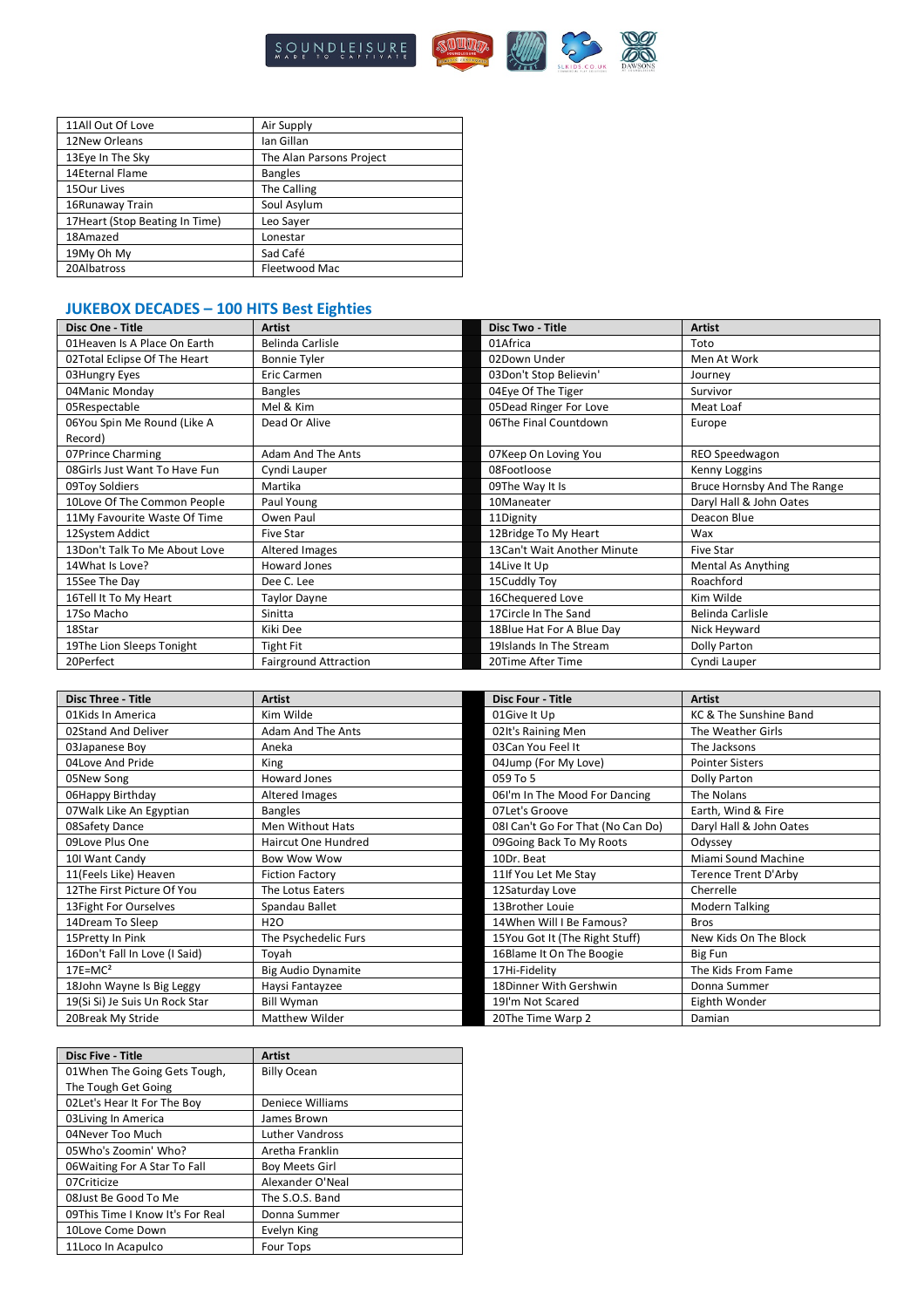

| 12Tribute (Right On)      | The Pasadenas            |
|---------------------------|--------------------------|
| 13All Around The World    | Lisa Stansfield          |
| 14Come Into My Life       | <b>Joyce Sims</b>        |
| 15Girl You Know It's True | Milli Vanilli            |
| 16Theme From S-Express    | S'Express                |
| 17Rockit                  | <b>Herbie Hancock</b>    |
| 18Einstein A Go-Go        | Landscape                |
| 19Beat Dis                | <b>Bomb The Bass</b>     |
| 20 Love Can't Turn Around | Farley "Jackmaster" Funk |

# **JUKEBOX DECADES – 100 HITS Best Nineties**

| Disc One - Title                  | <b>Artist</b>       | Disc Two - Title                | <b>Artist</b>          |
|-----------------------------------|---------------------|---------------------------------|------------------------|
| 01No Scrubs                       | <b>TLC</b>          | 01Baby One More Time            | <b>Britney Spears</b>  |
| 02If You Had My Love              | Jennifer Lopez      | 02Livin' la Vida Loca           | <b>Ricky Martin</b>    |
| 031 Want You Back                 | <b>NSYNC</b>        | 03One Night in Heaven           | One Night in Heaven    |
| 04You Make Me Wanna               | Usher               | 04Everybody (Backstreet's Back) | <b>Backstreet Boys</b> |
| 05She's Got That Vibe             | R. Kelly            | 05Keep On Movin'                | <b>Five</b>            |
| 06Shy Guy                         | Diana King          | 06Tearin' up My Heart           | <b>NSYNC</b>           |
| 07Freak Me                        | Another Level       | 07Waterfalls                    | <b>TLC</b>             |
| 08I've Got a Little Something for | MN <sub>8</sub>     | 08Tragedy                       | Steps                  |
| You                               |                     |                                 |                        |
| 09 Right Here (Human Nature Radio | SWV                 | 09Each Time                     | $E-17$                 |
| Mix)                              |                     |                                 |                        |
| 10Breathe Again                   | Toni Braxton        | 10Let Me In                     | <b>OTT</b>             |
| 11Back & Forth                    | Aaliyah             | 11I Quit                        | Hepburn                |
| 12Gone Till November              | Wyclef Jean         | 12Be the First to Believe       | A1                     |
| 13I Wish                          | Skee-Lo             | 13Step by Step                  | New Kids On The Block  |
| 14It's Like That                  | Run-DMC             | 14(We Want) The Same Thing      | Belinda Carlisle       |
| 15 Insane in the Brain            | <b>Cypress Hill</b> | 15Let's Get Ready To Rhumble    | PJ & Duncan            |
| 16Summertime                      | DJ Jazzy Jeff       | 16Macarena                      | Los Del Rio            |
| 17Jump                            | <b>Kris Kross</b>   | 17Mambo No.5                    | Lou Bega               |
| 18Here Comes the Hotstepper       | Ini Kamoze          | 18C'est La Vie                  | B*Witched              |
| 19Shine                           | Aswad               | 19Flying Without Wings          | Westlife               |
| 20Mr. Loverman"                   | Shabba Ranks        | 20Un-Break My Heart             | Toni Braxton           |

| <b>Disc Three - Title</b>     | <b>Artist</b>          | <b>Disc Four - Title</b>       | <b>Artist</b>                 |
|-------------------------------|------------------------|--------------------------------|-------------------------------|
| 01Things Can Only Get Better  | D:Ream                 | 01Virtual Insanity             | Jamiroquai                    |
| 02Moving on Up                | M People               | 02Torn                         | Natalie Imbruglia             |
| 03I'm Every Woman             | Whitney Houston        | 03Steal My Sunshine            | Len                           |
| 04No More Tears (Enough Is    | Kym Mazelle            | 04You & Me Song                | The Wannadies                 |
| Enough)                       |                        |                                |                               |
| 05One for Sorrow              | Steps                  | 05Lucky You                    | The Lightning Seeds           |
| 06All 'Bout the Money         | Meja                   | 06Movin' on Up                 | <b>Primal Scream</b>          |
| 07I Want It That Way          | <b>Backstreet Boys</b> | 07Waterfall                    | The Stone Roses               |
| 08Got the Feelin'             | <b>Five</b>            | 08Motorcycle Emptiness         | <b>Manic Street Preachers</b> |
| 09Hangin' Tough               | New Kids On The Block  | 09Place Your Hands             | Reef                          |
| 10The Real Thing              | Lisa Stansfield        | 10Ready to Go                  | Republica                     |
| 11Angel of Mine               | Monica                 | 11Sale of the Century          | Sleeper                       |
| 12Anything                    | 3T                     | 12Female Of The Species        | Space                         |
| 13Nobody Knows                | The Tony Rich Project  | 13Two Princes                  | Spin Doctors                  |
| 14Delicate                    | Terence Trent D'Arby   | 14Twist And Shout              | Deacon Blue                   |
| 15Hey Now (Girls Just Want to | Cyndi Lauper           | 15Damn I Wish I Was Your Lover | Sophie B. Hawkins             |
| Have Fun)                     |                        |                                |                               |
| 16Everlasting Love            | Gloria Estefan         | 16Angel                        | Sarah McLachlan               |
| 17When a Man Loves a Woman    | Michael Bolton         | 17Sunday Shining               | <b>Finley Quaye</b>           |
| 18I Have A Dream              | Westlife               | 18Mmm Mmm Mmm Mmm              | <b>Crash Test Dummies</b>     |
| 19Unchained Melody            | Robson & Jerome        | 19 Runaway Train               | Soul Asylum                   |
| 20Promise Me                  | <b>Beverley Craven</b> | 20Lullaby                      | <b>Shawn Mullins</b>          |

| <b>Disc Five - Title</b>           | <b>Artist</b>         |
|------------------------------------|-----------------------|
| 01Needin' U (I Needed U')          | David Morales         |
| 021 See You Baby                   | Groove Armada         |
| 03Gonna Make You Sweat             | C+C Music Factory     |
| 04It's Gonna Be A Lovely Day       | S.O.U.L. S.Y.S.T.E.M. |
| 05A Deeper Love                    | Aretha Franklin       |
| 06Remember Me                      | <b>Blue Boy</b>       |
| 07Never Gonna Let You Go           | Tina Moore            |
| 08 Everybody's Free (To Feel Good) | Rozalla               |
| 09U Sure Do                        | Strike                |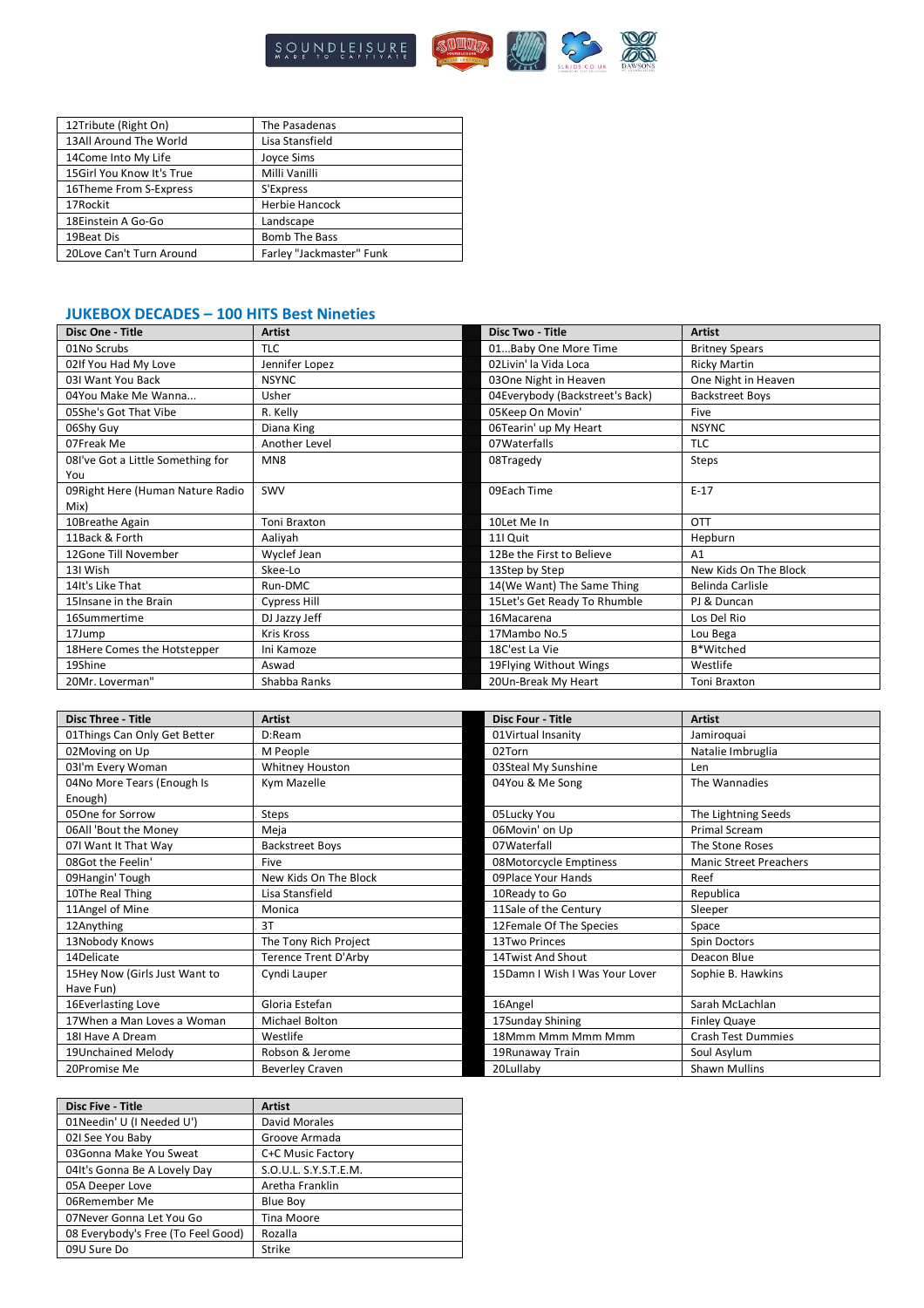

| 10The Key, The Secret          | Urban Cookie Collective |
|--------------------------------|-------------------------|
| 11You're Not Alone             | Olive                   |
| 12Don't You Want Me            | Felix                   |
| 13Hideaway                     | De'Lacy                 |
| 14God Is a DJ                  | <b>Faithless</b>        |
| 15Children                     | <b>Robert Miles</b>     |
| 16Original                     | Leftfield               |
| 17Infinity                     | Guru Josh               |
| 18 Winter in July              | <b>Bomb The Bass</b>    |
| 19Baker Street                 | Undercover              |
| 201've Been Thinking About You | Londonbeat              |

## **JUKEBOX DECADES – ELVIS PRESLEY- The Greatest**

| Disc One - Title                  | <b>Artist</b>        | <b>Disc Two - Title</b>              | <b>Artist</b>        |
|-----------------------------------|----------------------|--------------------------------------|----------------------|
| 01Jailhouse Rock                  | <b>Elvis Preslev</b> | 01(Let Me Be Your) Teddy Bear        | <b>Elvis Preslev</b> |
| 02All Shook Up                    | <b>Elvis Preslev</b> | 02A Mess Of Blues                    | <b>Elvis Preslev</b> |
| 03Blue Suede Shoes                | <b>Elvis Presley</b> | 03Blue Moon Of Kentucky              | <b>Elvis Presley</b> |
| 04Hound Dog                       | <b>Elvis Presley</b> | 04Good Rockin'Tonight                | <b>Elvis Preslev</b> |
| 05Heartbreak Hotel                | <b>Elvis Presley</b> | 05Fever                              | <b>Elvis Presley</b> |
| 06Don't Be Cruel                  | <b>Elvis Presley</b> | 06Got A Lot'O Livin'To Do            | <b>Elvis Presley</b> |
| 07Return To Sender                | <b>Elvis Presley</b> | 07Ready Teddy                        | <b>Elvis Preslev</b> |
| 08The Girl Of My Best Friend      | <b>Elvis Presley</b> | 08Wooden Heart                       | <b>Elvis Presley</b> |
| 09Little Sister                   | <b>Elvis Presley</b> | 09A Big Hunk O'Love                  | <b>Elvis Preslev</b> |
| 10Love Me Tender                  | <b>Elvis Presley</b> | 10(Now And Then There's) A fool      | <b>Elvis Presley</b> |
|                                   |                      | Such As I                            |                      |
| 11Treat Me Nice                   | <b>Elvis Presley</b> | 11Baby Let's Play House              | <b>Elvis Presley</b> |
| 12(You're So Square) Baby I Don't | <b>Elvis Presley</b> | 12IDon't Care If The Sun Don't Shine | <b>Elvis Presley</b> |
| Care                              |                      |                                      |                      |
| 13Good Luck Charm                 | <b>Elvis Presley</b> | 13You're A Heartbreaker              | <b>Elvis Presley</b> |
| 14I Got Stung                     | <b>Elvis Presley</b> | 14She's Not You                      | <b>Elvis Presley</b> |
| 15Are You Lonesome Tonight?       | <b>Elvis Presley</b> | 15Loving You                         | <b>Elvis Presley</b> |
| 16(Marie's The Name) His Latest   | <b>Elvis Presley</b> | 16Don't                              | <b>Elvis Presley</b> |
| Flame                             |                      |                                      |                      |
| 17I Slipped, I Stumbled, I Fell   | <b>Elvis Presley</b> | 17I Got A Woman                      | <b>Elvis Presley</b> |
| 18King Creole                     | <b>Elvis Presley</b> | 18I'm Left, You'r Right, She's Gone  | <b>Elvis Presley</b> |
| 19Hard Headed Woman               | <b>Elvis Presley</b> | 19Too Much                           | <b>Elvis Preslev</b> |
| 20Suspicion                       | <b>Elvis Presley</b> | 201 Want You, I Need You, I Love     | <b>Elvis Presley</b> |
|                                   |                      | You                                  |                      |
| 21 Mean Woman Blues               | <b>Elvis Presley</b> | 210ne Night                          | <b>Elvis Presley</b> |
| 22Trouble                         | <b>Elvis Presley</b> | 22Your Cheatin' Heart                | <b>Elvis Presley</b> |
| 23My Baby Left Me                 | <b>Elvis Presley</b> | 23I Forgot To Remember To Forget     | <b>Elvis Presley</b> |
| 24Mystery Train                   | <b>Elvis Presley</b> | 24 Wear My Ring Around Your Neck     | <b>Elvis Presley</b> |
| 25That's All Right                | <b>Elvis Presley</b> | 25It's Now Or Never                  | <b>Elvis Presley</b> |

| <b>Disc Three - Title</b>  | <b>Artist</b>        |
|----------------------------|----------------------|
| 01Paralyzed                | <b>Elvis Presley</b> |
| 02Crawfish                 | <b>Elvis Presley</b> |
| 03I Need Your Love Tonight | <b>Elvis Presley</b> |
| 04Love Me                  | <b>Elvis Presley</b> |
| 05Blue Moon                | <b>Elvis Presley</b> |
| 06Long Tall Sally          | <b>Elvis Presley</b> |
| 07Rip It Up                | <b>Elvis Presley</b> |
| 08Tutti Frutti             | <b>Elvis Presley</b> |
| 09Shake Rattle & Roll      | <b>Elvis Presley</b> |
| 10Blueberry Hill           | <b>Elvis Presley</b> |
| 11Lawdy Miss Clawdy        | <b>Elvis Presley</b> |
| 12Money Honey              | <b>Elvis Presley</b> |
| 13Stuck On You             | <b>Elvis Presley</b> |
| 14I Feel So Bad            | <b>Elvis Presley</b> |
| 15True Love                | <b>Elvis Presley</b> |
| 16Such On You              | <b>Elvis Presley</b> |
| 17Poor Boy                 | <b>Elvis Presley</b> |
| 18I Need You So            | <b>Elvis Presley</b> |
| 19Surrender                | <b>Elvis Presley</b> |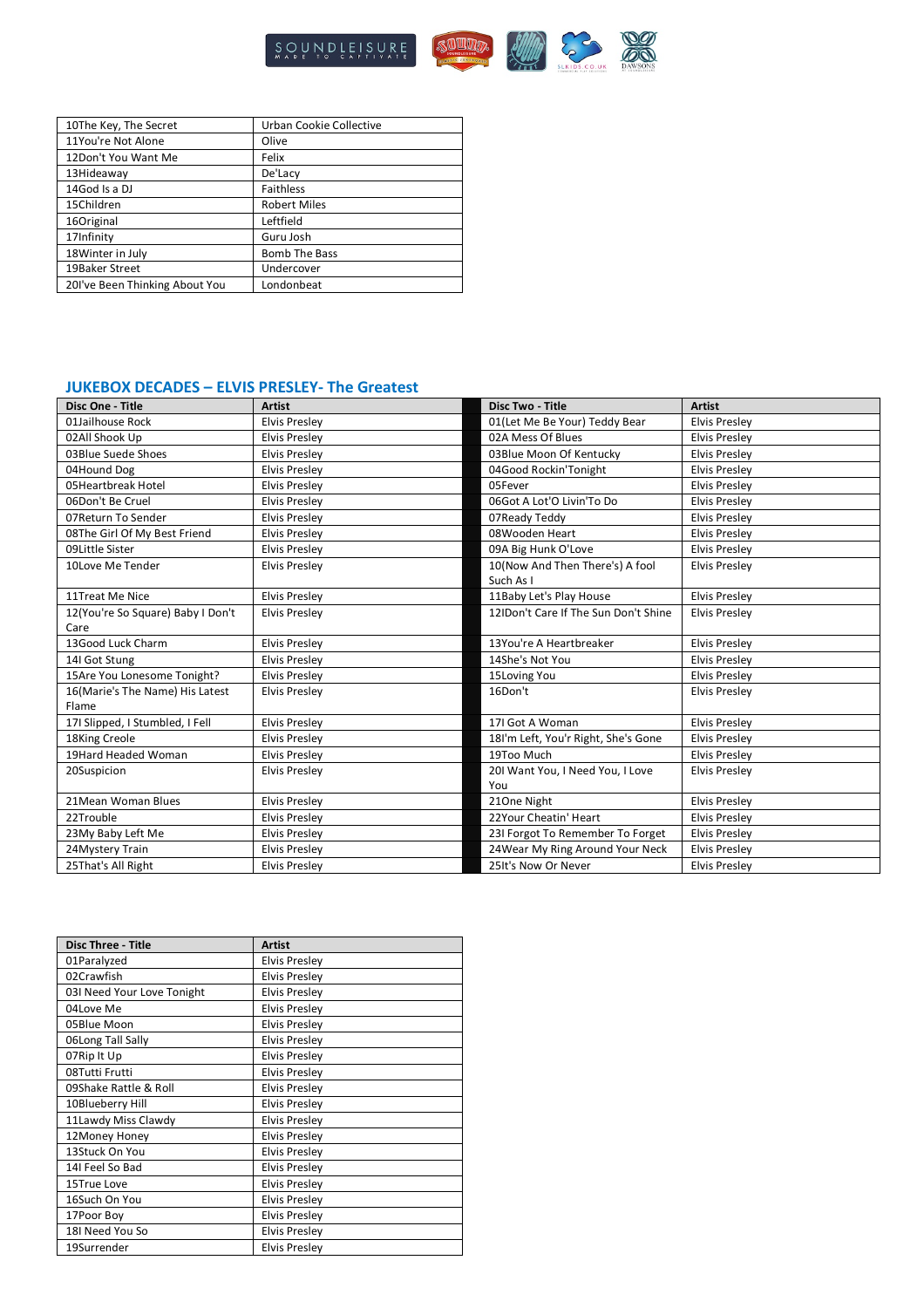

| 20Rock-A-Hula Baby           | <b>Elvis Presley</b> |
|------------------------------|----------------------|
| 21Blue Hawaii                | <b>Elvis Presley</b> |
| 22Girls! Girls! Girls!       | <b>Elvis Presley</b> |
| 23G.I. Blues                 | <b>Elvis Presley</b> |
| 24Flaming Star               | Elvis Preslev        |
| 25Can't Help Falling In Love | Elvis Preslev        |

### **JUKEBOX DECADES – 100 HITS FABULOUS 50s**

| Disc One - Title             | <b>Artist</b>           | <b>Disc Two - Title</b>          | <b>Artist</b>           |
|------------------------------|-------------------------|----------------------------------|-------------------------|
| 01 Memories Are Made Of This | Dean Martin             | 01 Whatever Will Be              | Doris Day               |
| 02 Love And Marriage         | Frank Sinatra           | 02 Unforgettable                 | Nat King Cole           |
| 03 Love Is A Many            | The Four Aces           | 03 High Hopes                    | <b>Frank Sinatra</b>    |
| 04 When I Fall In Love       | Nat King Cole           | 04 Blue Velvet                   | <b>Tony Bennett</b>     |
| 05 Hernando's Hideaway       | Johnnie Ray             | 05 Fever                         | Peggy Lee               |
| 06 Johnnie Ray               | Teresa Brewer           | 06 Half As Much                  | <b>Rosemary Clooney</b> |
| 07 Wanted                    | Wanted                  | 07 Sam's Song                    | Gary Crosby             |
| 08 Mr Sandman                | The Chordettes          | 08 Big Man                       | The Four Preps          |
| 09 Hey There                 | <b>Rosemary Clooney</b> | 09 Gonna Get Along Without You   | Patience and Prudence   |
| 10 Wonderful Wonderful       | Johnny Mathis           | 10 Who's Sorry Now               | Connie Francis          |
| 11 Wish You Were Here        | <b>Eddie Fisher</b>     | 11 Connie Francis                | Tommy Edwards           |
| 12 The Tennessee Waltz       | Patti Page              | 12 Sincerely                     | <b>McGuire Sisters</b>  |
| 13 Rose Marie                | Slim Whitman            | 13 Cherry Pink And Apple Blossom | Pérez Prado             |
| 14 Wimoweh                   | The Weavers             | 14 My Baby Just Cares For Me     | Nina Simone             |
| 15 O Mein Papa               | <b>Eddie Calvert</b>    | 15 Mack The Knife                | <b>Bobby Darin</b>      |
| 16 Woman In Love             | <b>Frankie Laine</b>    | 16 Cry Me A River                | Julie London            |
| 17 Finger Of Suspicion       | Dickie Valentine        | 17 Theme From "A Summer Place"   | Percy Faith             |
| 18 The Yellow Rose Of Texas  | Gary Miller             | 18 The Story Of My Life          | Michael Holiday         |
| 19 Dreamboat                 | Alma Cogan              | 19 Tulips From Amsterdam         | Max Bygraves            |
| 20 Tea For Two Cha           | Tommy Dorsey Orchestra  | 20 A Handful Of Songs            | <b>Tommy Steele</b>     |

| <b>Disc Three - Title</b>      | <b>Artist</b>           | <b>Disc Four - Title</b>          | <b>Artist</b>             |
|--------------------------------|-------------------------|-----------------------------------|---------------------------|
| 01 That's Amore                | Dean Martin             | 01 Young At Heart                 | <b>Frank Sinatra</b>      |
| 02 Around The World            | <b>Bing Crosby</b>      | 02 Secret Love                    | Doris Day                 |
| 03 Wheel Of Fortune            | Kay Starr               | 03 Volare                         | Dean Martin               |
| 04 Mona Lisa                   | Nat King Cole           | 04 Smile                          | Nat King Cole             |
| 05 Passing Strangers           | <b>Billy Eckstine</b>   | 05 True Love                      | Bing Crosby & Grace Kelly |
| 06 Three Coins In The Fountain | <b>Frank Sinatra</b>    | 06 Limelight                      | <b>Frank Chacksfield</b>  |
| 07 Come On                     | <b>Rosemary Clooney</b> | 07 Because Of You                 | <b>Tony Bennett</b>       |
| 08 Man With The Golden Arm     | <b>Billy May</b>        | 08 The Naughty Lady Of Shady Lane | The Ames Brothers         |
| 09 My Heart Cries For You      | Guy Mitchell            | 09 Banana Boat Song               | Harry Belafonte           |
| 10 The Glow Worm               | The Mills Brothers      | 10 Any Time                       | <b>Eddie Fisher</b>       |
| 11 Tammy                       | Debbie Reynolds         | 11 Pickin' A Chicken              | Eve Boswell               |
| 12 Here In My Heart            | Al Martino              | 12 Poor People Of Paris           | Winifred Atwell           |
| 13 The Breeze And I            | Caterina Valente        | 13 The Song From Moulin Rouge     | The Percy Faith Orchestra |
| 14 Cry                         | Johnnie Ray             | 14 Vaya Con Dios                  | Les Paul & Mary Ford      |
| 15 Mr. Wonderful               | Peggy Lee               | 15 The Wayward Wind               | Gogi Grant                |
| 16 Love Letters In The Sand    | Pat Boone               | 16 Tom Dooley                     | The Kingston Trio         |
| 17 Charmaine                   | Mantovani               | 17 The Ballad Of Davy Crockett    | <b>Bill Hayes</b>         |
| 18 Singing The Blues           | Tommy Steele            | 18 Sixteen Tons                   | Tennessee Ernie Ford      |
| 19 This Ole House              | <b>Billie Anthony</b>   | 19 High Noon                      | <b>Tex Ritter</b>         |
| 20 Kiss Me, Honey Honey        | <b>Shirley Bassey</b>   | 20 Kisses Sweeter Than Wine       | Jimmie Rodgers            |

| <b>Disc Five - Title</b>        | <b>Artist</b>           |
|---------------------------------|-------------------------|
| 01 Mambo Italiano               | <b>Rosemary Clooney</b> |
| 02 Too Young                    | Nat King Cole           |
| 03 Swingin' Shepherd Blues      | Ted Heath               |
| 04 You Belong To Me             | Jo Stafford             |
| 05 Unchained Melody             | Al Hibbler              |
| 06 The Day The Rains Came       | Jane Morgan             |
| 07 On The Street Where You Live | Vic Damone              |
| 08 Side Saddle                  | <b>Russ Conway</b>      |
| 09 Cara Mia                     | David Whitfield         |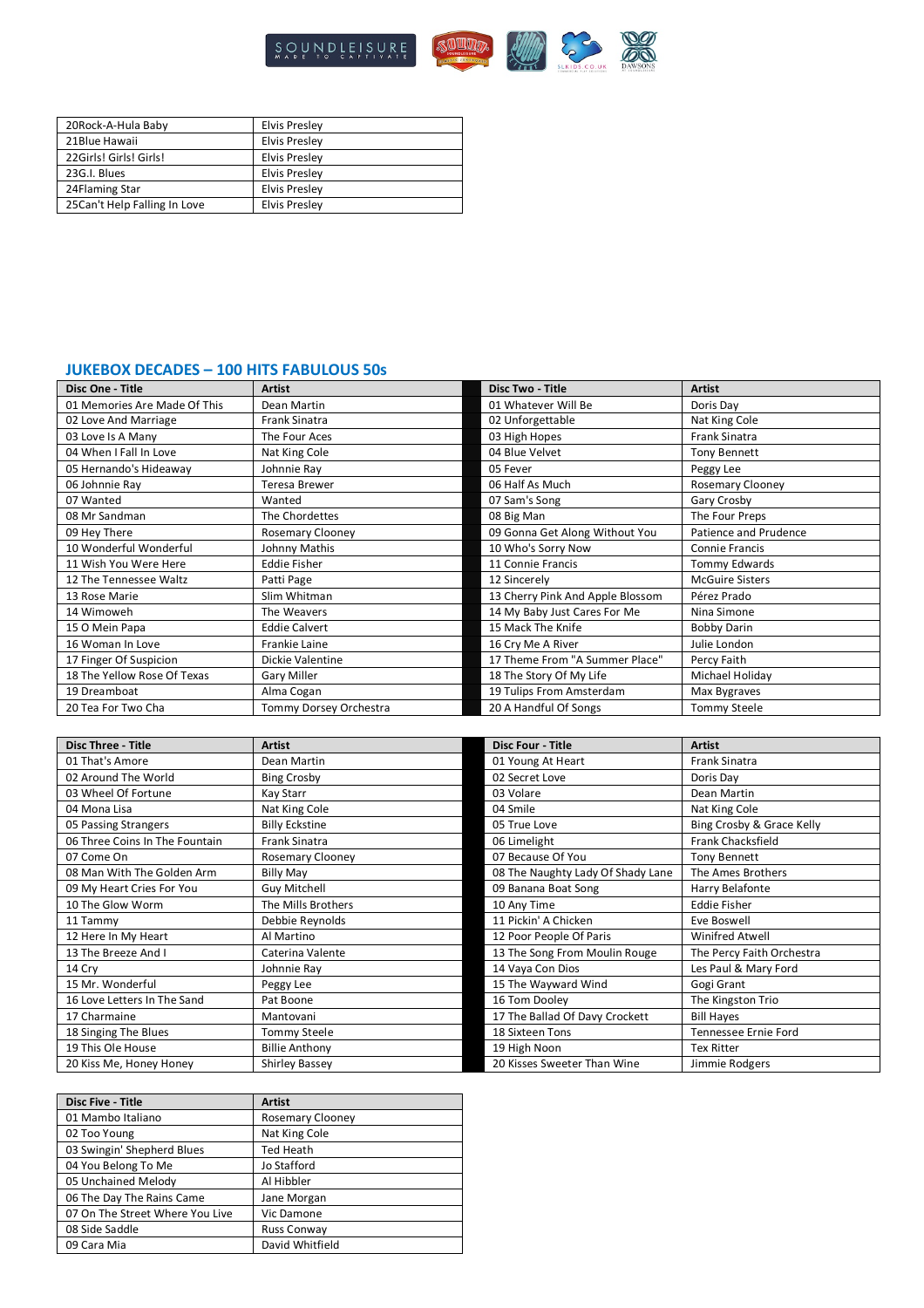

| 10 Sugar Bush                      | Eve Boswell               |
|------------------------------------|---------------------------|
| 11 Trudie                          | Joe "Mr. Piano" Henderson |
| 12 Carolina Moon                   | <b>Connie Francis</b>     |
| 13 Indian Love Call                | Slim Whitman              |
| 14 Walkin' After Midnight          | Patsy Cline               |
| 15 Putting On The Style            | Lonnie Donegan            |
| 16 If You Love Me (Really Love Me) | Kay Starr                 |
| 17 Little Things Mean A Lot        | Kitty Kallen              |
| 18 Patricia                        | Pérez Prado               |
| 19 Answer Me                       | David Whitfield           |
| 20 As I Love You                   | <b>Shirley Bassey</b>     |

## **JUKEBOX DECADES – 100 HITS 70s HEARTTHROBS**

| Disc One - Title             | <b>Artist</b>            | <b>Disc Two - Title</b>            | <b>Artist</b>           |
|------------------------------|--------------------------|------------------------------------|-------------------------|
| 01 Show You The Way To Go    | The Jacksons             | 01More Than A Feeling              | Boston                  |
| 02 Give A Little Love        | <b>Bay City Rollers</b>  | 02All The Young Dudes              | Mott The Hoople         |
| 03 Gonna Make You A Star     | David Essex              | 03Hold Me Close                    | David Essex             |
| 04 The Wanderer              | Leif Garrett             | 04Summerlove Sensation             | <b>Bay City Rollers</b> |
| 05 Hey Rock And Roll         | Showaddywaddy            | 05Under The Moon Of Love           | Showaddywaddy           |
| 06 Love Grows Where My       | <b>Edison Lighthouse</b> | 06New Orleans                      | Harley Quinne           |
| 07 I'm Gonna Make You Mine   | Lou Christie             | 07Born To Be With You              | Dave Edmunds            |
| 08 It's Your Life            | Smokie                   | 08Do You Wanna Dance?              | Barry Blue              |
| 09 Thinking Of You           | Loggins And Messina      | 09Tell Him                         | Hello                   |
| 10 You Better Think Twice    | Poco $(3)$               | 10You Make Me Feel So Good         | Ian Gillan              |
| 11 Lido Shuffle              | <b>Boz Scaggs</b>        | 11Baby It's You                    | Smokie                  |
| 12 Hold Your Head Up         | Argent                   | 12Have You Seen My Baby            | The Walker Brothers     |
| 13 Without You               | Harry Nilsson            | 13Angel Face                       | The Glitter Band        |
| 14 Don't Believe In Miracles | Colin Blunstone          | 14Burlesque                        | Family (6)              |
| 15 Never Rains In Southern   | Albert Hammond           | 15Pinball Wizard / See Me, Feel Me | New Seekers             |
| 16 Ain't No Sunshine         | <b>Bill Withers</b>      | 16Surrender                        | Cheap Trick             |
| 17 All By Myself             | <b>Eric Carmen</b>       | 17Feel The Need                    | Leif Garrett            |
| 18 Chirpy Chirpy Cheep Cheep | Middle Of The Road       | 18Don't You Know                   | Butterscotch (2)        |
| 19 Love Of My Life           | The Dooleys              | 19Free Electric Band               | Albert Hammond          |
| 20 Knock Three Times         | Tony Orlando & Dawn      | 20Say You Don't Mind               | Colin Blunstone         |

| <b>Disc Three - Title</b>          | <b>Artist</b>                    | <b>Disc Four - Title</b>        | <b>Artist</b>              |
|------------------------------------|----------------------------------|---------------------------------|----------------------------|
| 01 Boogie Nights                   | Heatwave                         | 01 Everybody's Talkin'          | Harry Nilsson              |
| 02 Hold Back The Night             | The Trammps                      | 02 New York Groove              | Hello                      |
| 03 Love Really Hurts Without You   | <b>Billy Ocean</b>               | 03 Your Mama Don't Dance        | Loggins And Messina        |
| 04 Kissin' In The Back Row Of The  | The Drifters                     | 04 Roll Away The Stone          | Mott The Hoople            |
| 05 Lovely Day                      | <b>Bill Withers</b>              | 05 Goodbye Paradise             | Buster (2)                 |
| 06 Me And Mrs. Jones               | <b>Billy Paul</b>                | 06 C'mon                        | Poco $(3)$                 |
| 07 I Can See Clearly Now           | Johnny Nash                      | 07 Bad Old Days                 | Co Co                      |
| 08 Let's Go Round Again            | Average White Band               | 08 Baby I Love You              | Dave Edmunds               |
| 09 Who's Gonna Love Me             | The Imperials                    | 09 What Are You Doing Sunday    | Tony Orlando & Dawn        |
| 10 Give Me Just A Little More Time | Chairmen Of The Board            | 10 Seasons In The Sun           | Terry Jacks                |
| 11 Dancin' On A Saturday Night     | Barry Blue                       | 11 It Must Be Love              | Labi Siffre                |
| 12 Let A Woman Be A Woman          | Roy Head                         | 12 When I Need You              | Leo Saver                  |
| 13 Moonlighting                    | Leo Sayer                        | 13 Wedding Bell Blues           | The Fifth Dimension        |
| 14 When You Get Right Down         | Ronnie Dyson                     | 14 No Regrets                   | The Walker Brothers        |
| 15 Blame It On The Boogie          | Mick Jackson                     | 15 Arms Of Mary                 | <b>Sutherland Brothers</b> |
| 16 Ms. Grace                       | The Tymes                        | 16 I Get A Kick Out Of You      | Gary Shearston             |
| 17 Sweet Inspiration               | Johnny Johnson And The Bandwagon | 17 In The Ghetto                | Mac Davis                  |
| 18 Ain't No Stopping Us Now        | McFadden & Whitehead             | 18 Goodbye My Love              | The Glitter Band           |
| 19 Instant Replay                  | Dan Hartman                      | 19 You Won't Find Another Fool  | The New Seekers            |
| 20 Play That Funky Music           | Wild Cherry                      | 20 Something Old, Something New | The Fantastics             |

| <b>Disc Five - Title</b>       | <b>Artist</b>         |
|--------------------------------|-----------------------|
| 01 Shake Your Body             | The Jacksons          |
| 02 Keep On Dancin'             | Gary's Gang           |
| 03 Red Light Spells Danger     | <b>Billy Ocean</b>    |
| 04 Rock The Boat               | The Hues Corporation  |
| 05 You're More Than A Number   | The Drifters          |
| 06 Baby Don't Get Hooked On Me | Mac Davis             |
| 07 You've Got Me Dangling      | Chairmen Of The Board |
| 08 Tears On My Pillow          | Johnny Nash           |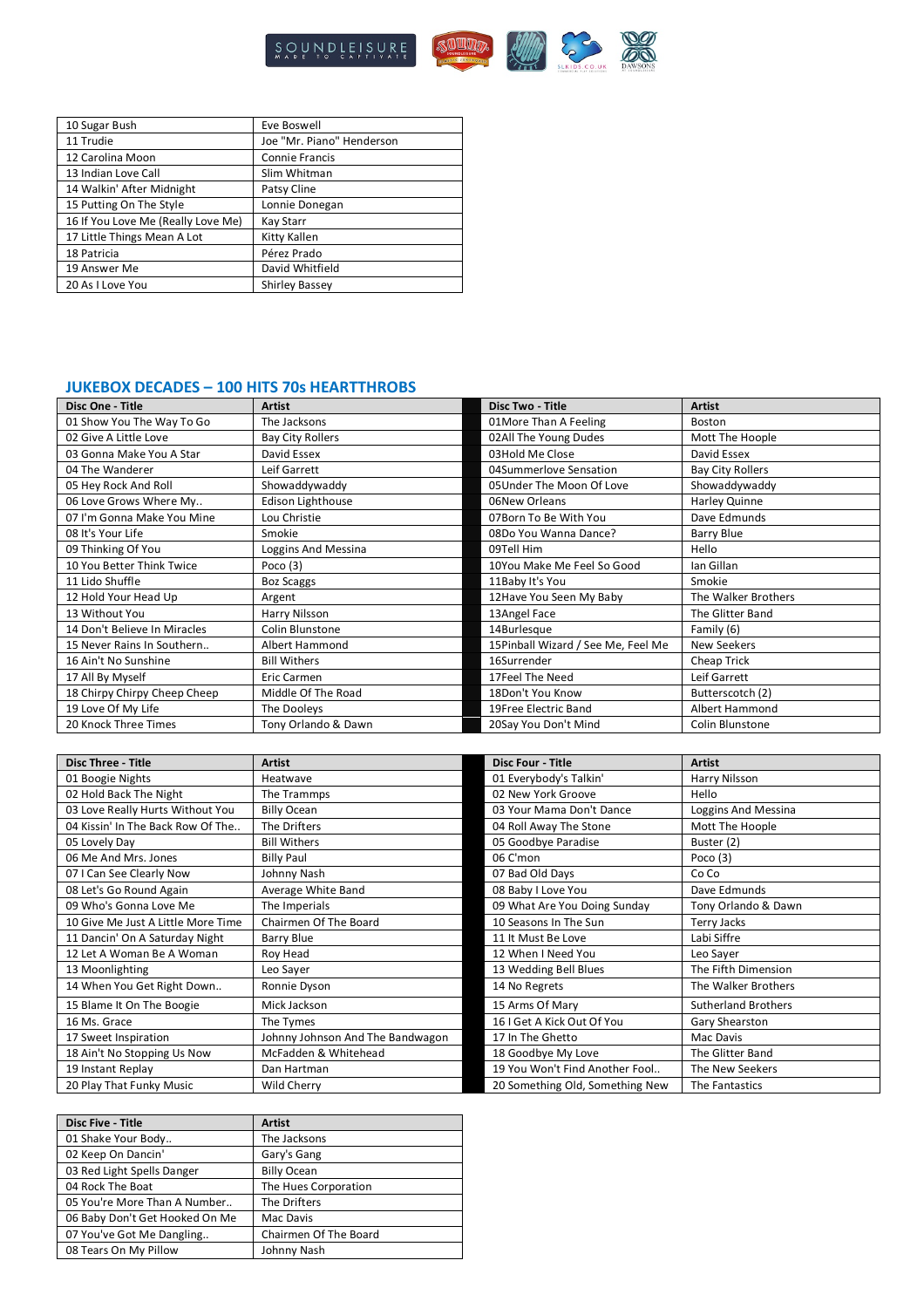

| 09 (Blame It) On The Pony Express | Johnny Johnson And The Bandwagon |
|-----------------------------------|----------------------------------|
| 10 Pick Up The Pieces             | Average White Band               |
| 11 Secrets                        | <b>Sutherland Brothers</b>       |
| 12 Love Is A Sleeper              | Family                           |
| 13 Wanted                         | The Dooleys                      |
| 14 Sunday                         | <b>Buster</b>                    |
| 15 Rosetta                        | <b>Alan Price</b>                |
| 16 If You Go Away                 | Terry Jacks                      |
| 17 My Song                        | Labi Siffre                      |
| 18 Tweedle Dee Tweedle Dum        | Middle Of The Road               |
| 19 Is This The Way To Amarillo    | <b>Tony Christie</b>             |
| 20 Julie, Do Ya Love Me           | <b>Floyd Cramer</b>              |

## **JUKEBOX DECADES – 100 HITS 70s CHARTBUSTERS**

| Disc One - Title                 | <b>Artist</b>           | <b>Disc Two - Title</b>          | <b>Artist</b>           |
|----------------------------------|-------------------------|----------------------------------|-------------------------|
| 01 Metal Guru                    | T. Rex                  | 01 Hold Me Close                 | David Essex             |
| 02 Yes Sir I Can Boogie          | Baccara                 | 02 Let's Groove                  | Earth, Wind & Fire      |
| 03 Best Of My Love               | Emotions                | 03 All The Young Dudes           | Mott The Hoople         |
| 04 Harvest For The World         | <b>Isley Brothers</b>   | 04 Shake Your Body               | The Jacksons            |
| 05 Bye Bye Baby                  | <b>Bay City Rollers</b> | 05 Sorry I'm A Lady              | Baccara                 |
| 06 Roll Away The Stone           | Mott The Hoople         | 06 Rock The Boat                 | <b>Hues Corporation</b> |
| 07 Native New Yorker             | Odyssey                 | 07 Have I The Right              | Dead End Kids           |
| 08 Stand By Your Man             | Tammy Wynette           | 08 Baby Don't Change Your Mind   | Gladys Knight           |
| 09 Boogie Nights                 | Heatwave                | 09 More More More                | Andrea True Connection  |
| 10 Rivers Of Babylon             | Boney M.                | 10 Love Of My Life               | The Dooleys             |
| 11 Love Grows                    | Edison Lighthouse       | 11 I Love To Love                | <b>Tina Charles</b>     |
| 12 Baby I'm Yours                | Linda Lewis             | 12 Sylvia's Mother               | Dr Hook                 |
| 13 September                     | Earth, Wind & Fire      | 13 Red Light Spells Danger       | <b>Billy Ocean</b>      |
| 14 Midnight Train To Georgia     | Gladys Knight           | 14 What A Difference A Day Makes | <b>Esther Philips</b>   |
| 15 Hold Back The Night           | The Trammps             | 15 Tears On My Pillow            | Johnny Nash             |
| 16 Gonna Make You A Star         | David Essex             | 16 La                            | <b>Delfonics</b>        |
| 17 Moonlighting                  | Leo Sayer               | 17 One Way Ticket                | Eruption                |
| 18 Blockbuster                   | Sweet                   | 18 I Get A Little Sentimental    | New Seekers             |
| 19 Lady Marmalade                | LaBelle                 | 19 Armed And Extremely Dangerous | <b>First Choice</b>     |
| 20 Love Really Hurts Without You | <b>Billy Ocean</b>      | 20 The Love I Lost               | <b>Harold Melvin</b>    |

| <b>Disc Three - Title</b>      | <b>Artist</b>           | <b>Disc Four - Title</b>          | <b>Artist</b>              |
|--------------------------------|-------------------------|-----------------------------------|----------------------------|
| 01 Kissin' In The Back Row     | The Drifters            | 01 There Goes My First Love       | The Drifters               |
| 02 Shame                       | Evelyn "Champagne" King | 02 Lovely Day                     | <b>Bill Withers</b>        |
| 03 That Lady                   | The Isley Brothers      | 03 Glass Of Champagne             | Sailor                     |
| 04   Can't Stand The Rain      | Eruption                | 04 Dance Little Lady Dance        | <b>Tina Charles</b>        |
| 05 Give A Little Love          | <b>Bay City Rollers</b> | 05 Gertcha                        | Chas & Dave                |
| 06 Wanted                      | The Dooleys             | 06 D.I.V.O.R.C.E                  | Tammy Wynette              |
| 07 You Won't Find Another Fool | New Seekers             | 07 Ready Or Not Here I Come       | <b>Delfonics</b>           |
| 08 Instant Replay              | Dan Hartman             | 08 Do You Wanna Dance             | Barry Blue                 |
| 09 Mind Blowing Decisions      | Heatwave                | 09 Arms Of Mary                   | <b>Sutherland Brothers</b> |
| 10 There Are More Questions    | Johnny Nash             | 10 Zing Went The Strings          | The Trammps                |
| 11 Tie A Yellow Ribbon Round   | Dawn                    | 11 When Will I See You Again      | <b>Three Degrees</b>       |
| 12   Can Help                  | <b>Billy Swan</b>       | 12 And I Love You So              | Perry Como                 |
| 13 Rasputin                    | Boney M.                | 13 Co                             | Sweet                      |
| 14 Love Train                  | O'Jays                  | 14 Time In A Bottle               | Jim Croce                  |
| 15 Say You Don't Mind          | Colin Blunstone         | 15 Tweedle Dee Tweedle Dum        | Middle Of The Road         |
| 16 Chirpy Chirpy Cheep Cheep   | Middle Of The Road      | 16 Hey Rock And Roll              | Showaddywaddy              |
| 17 I Wonder Why                | Showaddywaddy           | 17 Pick Up The Pieces             | Average White Band         |
| 18 Fire                        | <b>Pointer Sisters</b>  | 18 Play That Funky Music          | Wild Cherry                |
| 19 Yellow River                | Christie                | 19 Too Much, Too Little, Too Late | Johnny Mathis              |
| 20 Girls Girls Girls           | Sailor                  | 20 Telegram Sam                   | T. Rex                     |

| <b>Disc Five - Title</b>         | <b>Artist</b>              |
|----------------------------------|----------------------------|
| 01 Free                          | <b>Deniece Williams</b>    |
| 02 The Runner                    | <b>Three Degrees</b>       |
| 03 Secrets                       | <b>Sutherland Brothers</b> |
| 04 San Bernardino                | Christie                   |
| 05 Me & Mrs Jones                | <b>Billy Paul</b>          |
| 06 Witch Queen Of New Orleans    | Redbone                    |
| 07 Dancin' (On A Saturday Night) | Barry Blue                 |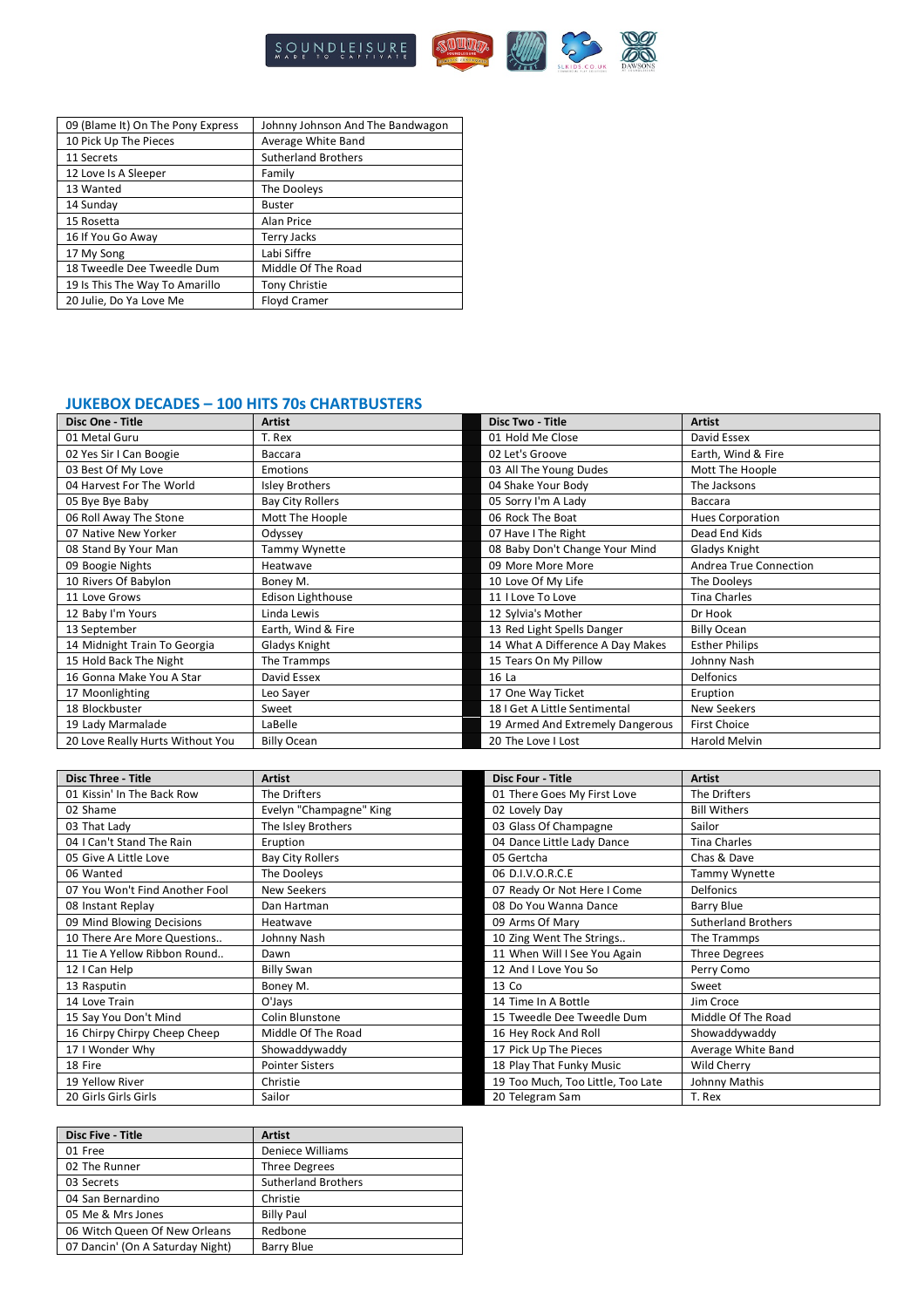

| 08 New York Groove      | Hello                 |
|-------------------------|-----------------------|
| 09 Goodbye My Love      | The Glitter Band      |
| 10 Little Does She Know | <b>Kursaal Flyers</b> |
| 11 The Sideboard Song   | Chas & Dave           |
| 12 Rose Garden          | Lynn Anderson         |
| 13 This Is It           | Melba Moore           |
| 14 Jack And Jill        | Raydio                |
| 15 One Man Band         | Leo Sayer             |
| 16 For The Good Times   | Perry Como            |
| 17 Smarty Pants         | <b>First Choice</b>   |
| 18 What Can I Say       | <b>Boz Scaggs</b>     |
| 19 It's In His Kiss     | Linda Lewis           |
| 20 Knock Three Times    | Dawn                  |

### **JUKEBOX DECADES – GIRLS GIRLS GIRLS**

| Disc One - Title                   | <b>Artist</b>        | <b>Disc Two - Title</b>          | <b>Artist</b>         |
|------------------------------------|----------------------|----------------------------------|-----------------------|
| 01 My Girl Josephine               | Fats Domino          | 01 Barbara-Ann                   | The Regents           |
| 02 Sherry                          | The Four Seasons     | 02 Jacqueline                    | <b>Bobby Helms</b>    |
| 03 Miss Ann                        | Little Richard       | 03 Angela Jones                  | Johnny Ferguson       |
| 04 Please Don't Ask About Barbara  | Bobby Vee            | 04 Cathy's Clown                 | The Everly Brothers   |
| 05 Wake Up Little Susie            | The Everly Brothers  | 05   Can't Go On                 | <b>Fats Domino</b>    |
| 06 Shiralee                        | <b>Tommy Steele</b>  | 06 Lucille                       | Little Richard        |
| 07 I've Got Bonnie                 | <b>Bobby Rydell</b>  | 07 (Marie's The Name) His Latest | <b>Elvis Preslev</b>  |
|                                    |                      | Flame                            |                       |
| 08 Linda Lu                        | Ray Sharpe           | 08 Don't Gild The Lily           | Del Shannon           |
| 09 Cindy's Birthday                | Shane Fenton         | 09 Ginny Come Lately             | <b>Brian Hyland</b>   |
| 10 Diana                           | Paul Anka            | 10 Margo                         | <b>Billy Fury</b>     |
| 11 Along Came Caroline             | <b>Michael Cox</b>   | 11 Hey Paula                     | Paul & Paula          |
| 12 Teresa                          | <b>Eddie Cochran</b> | 12 Lana                          | Roy Orbison           |
| 13 Tammy                           | Duane Eddy           | 13 Come Here Jo-Anne             | Tommy Boyce           |
| 14 Colette                         | <b>Billy Fury</b>    | 14 Geraldine                     | Jack Scott            |
| 15 Maybellene                      | Chuck Berry          | 15 Sheila                        | <b>Tommy Roe</b>      |
| 16 Liza Jane                       | Dale Hawkins         | 16 Jezebel                       | Marty Wilde           |
| 17 Patsy                           | <b>Jack Scott</b>    | 17 Connie O                      | The Four Seasons      |
| 18 Hello Mary Lou                  | Ricky Nelson         | 18 Dottie                        | Danny & The Juniors   |
| 19 Bring A Little Water,           | Lonnie Donegan       | 19 Susie Q                       | Dale Hawkins          |
| 20 Shirley Lee                     | <b>Ricky Nelson</b>  | 20 Lorelei                       | Lonnie Donegan        |
| 21 Oh, Carol                       | Neil Sedaka          | 21 Jody                          | Del Shannon           |
| 22 Bernardine                      | Pat Boone            | 22 Ruby Baby                     | <b>Ronnie Hawkins</b> |
| 23 I'll Take You Home Again        | Slim Whitman         | 23 Susie Darlin'                 | Robin Luke            |
| 24 Plain Jane                      | <b>Bobby Darin</b>   | 24 Little Diane                  | Dion                  |
| 25 Wait Till The Sun Shines Nellie | <b>Buddy Holly</b>   | 25 Sadie's Back In Town          | Sonny Burgess         |

| <b>Disc Three - Title</b>    | <b>Artist</b>            |
|------------------------------|--------------------------|
| 01 Good Golly Miss Molly     | Little Richard           |
| 02 Deborah                   | <b>The Crickets</b>      |
| 03 Donna                     | Marty Wilde              |
| 04 Sweet Georgia Brown       | Freddy Cannon            |
| 05 Poor Jenny                | The Everly Brothers      |
| 06 Peggy Sue                 | <b>Buddy Holly</b>       |
| 07 Corinna, Corinna          | Ray Peterson             |
| 08 Jeannie, Jeannie, Jeannie | <b>Eddie Cochran</b>     |
| 09 Rosemary                  | <b>Brian Hyland</b>      |
| 10 Ever Since I Met Lucy     | Jimmy Lloyd              |
| 11   Ain't Sharin' Sharon    | Jimmy Darren             |
| 12 Laurie Ann                | Glen Glenn               |
| 13 Patricia                  | Pérez Prado              |
| 14 Pretty Suzy Sunshine      | Larry Finnegan           |
| 15 Runaround Sue             | Doug Sheldon             |
| 16 Little Queenie            | Jerry Lee Lewis          |
| 17 Claudette                 | Roy Orbison              |
| 18 Bony Moronie              | Larry Williams           |
| 19 Sweet Annie Laurie        | Sammy Turner             |
| 20 Mona Lisa                 | Conway Twitty            |
| 21 Shirley                   | John Fred & Playboy Band |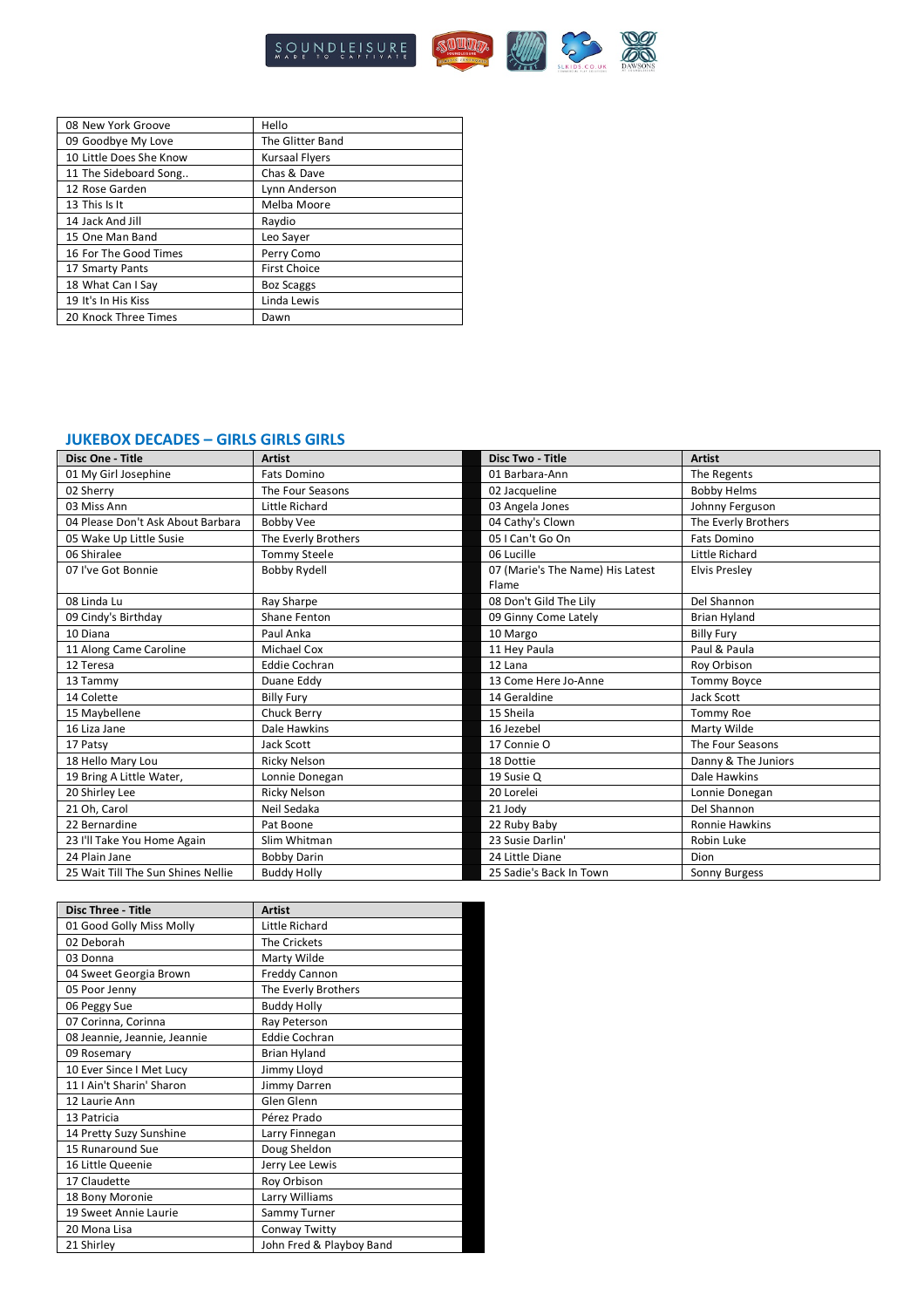

| 22 Lawdy, Miss Clawdy    | <b>Elvis Presley</b> |
|--------------------------|----------------------|
| 23 Clementine            | <b>Bobby Darin</b>   |
| 24 I Wish I Could Shimmy | The Olympics         |
| 25 Goodnight Irene       | The Orioles          |

## **JUKEBOX DECADES – 100 HITS PURE 80s**

| Disc One - Title              | <b>Artist</b>             | <b>Disc Two - Title</b>        | <b>Artist</b>              |
|-------------------------------|---------------------------|--------------------------------|----------------------------|
| 01 Girls Just Wanna Have Fun  | Cyndi Lauper              | 01 Love Plus One               | Haircut 100                |
| 02 Never Gonna Give You Up    | <b>Rick Astley</b>        | 02 Hold Me Now                 | <b>Thompson Twins</b>      |
| 03 I Could Be Happy           | Altered Images            | 03 Dream To Sleep              | H <sub>20</sub>            |
| 04 You Spin Me Round          | Dead or Alive             | 04 Out of Touch                | Daryl Hall & John Oates    |
| 05 Walk Like An Egyptian      | The Bangles               | 05 Break My Stride             | Matthew Wilder             |
| 06 99 Red Balloons            | Nena                      | 06 (Feels Like) Heaven         | <b>Fiction Factory</b>     |
| 07 The King Of Rock N Roll    | Prefab Sprout             | 07 Do You Feel Like I Feel     | Belinda Carlisle           |
| 08 Maneater                   | Daryl Hall & John Oates   | 08 Einstein A Go-Go            | Landscape                  |
| 09   Ran                      | A Flock of Seagulls       | 09 Brilliant Mind              | Furniture                  |
| 10 I Feel The Earth Move      | Martika                   | 10 When Love Breaks Down       | Prefab Sprout              |
| 11 Love & Pride               | King                      | 11 Love All Day                | Nick Heyward               |
| 12 Apollo 9                   | Adam Ant                  | 12 You Don't Need Someone New  | Lotus Eaters               |
| 13 Joy                        | After The Fire            | 13 Wishing                     | A Flock of Seagulls        |
| 14 Favourite Shirts           | Haircut 100               | 14 Antmusic                    | Adam & The Ants            |
| $15$ E=MC2                    | <b>Big Audio Dynamite</b> | 15 It's A Good Thing           | <b>That Petrol Emotion</b> |
| 16 My Favourite Waste of Time | Owen Paul                 | 16 The Safety Dance            | Men Without Hats           |
| 17 Love Resurrection          | Alison Moyet              | 17 Live It Up                  | <b>Mental As Anything</b>  |
| 18 Summer Rain                | Belinda Carlisle          | 18 Don't Talk To Me About Love | Altered Images             |
| 19 The First Picture of You   | Lotus Eaters              | 19 Life In Tokyo               | Japan                      |
| 20 Digging Your Scene         | <b>Blow Monkeys</b>       | 20 Japanese Boy                | Aneka                      |

| <b>Disc Three - Title</b>         | <b>Artist</b>         | <b>Disc Four - Title</b>       | <b>Artist</b>          |
|-----------------------------------|-----------------------|--------------------------------|------------------------|
| 01 These From S-Express           | S-Express             | 01I Like You                   | Phyllis Nelson         |
| 02 Rockit                         | <b>Herbie Hancock</b> | 02 Dinner With Gershwin        | Donna Summer           |
| 03 Alice I Want You Just For Me   | <b>Full Force</b>     | 03 When The Going Gets Tough   | <b>Billy Ocean</b>     |
| 04 Der Kommissar                  | After The Fire        | 04 Criricize                   | Alexander O'Neal       |
| 05 I Wonder If I Take You Home    | Lisa Lisa & Cult Jam  | 05 Don't Give Your Love Away   | Steve Shelto           |
| 06 Shiny Shiny Bon Temps          | Haysi Fantayzee       | 06 Love Can't Turn Around      | Farley Jackmaster Funk |
| 07 All and All                    | <b>Joyce Sims</b>     | 07 It's Like That              | Run DMC                |
| 08 Roses                          | Haywoode              | 08 Getting Closer              | Haywoode               |
| 09 Caribbean Queen                | <b>Billy Ocean</b>    | 09 John Wayne Is Big Leggy     | Haysi Fantayzee        |
| 10 Fake                           | Alexander O'Neal      | 10 Chihuahua                   | <b>Bow Wow Wow</b>     |
| 11 Girl You Know It's True        | Milli Vanilli         | 11 Automatic                   | <b>Pointer Sisters</b> |
| 12 All Fall Down                  | <b>Five Star</b>      | 12 Nothing's Gonna Stop Me Now | Samantha Fox           |
| 13 This Time I Know It's For Real | Donna Summer          | 13 Hi-Fidelity                 | The Kids From Fame     |
| 14   Didn't Mean to Turn You On   | Cherrelle             | 14 Pretty In Pink              | The Psychedelic Furs   |
| 15 Move Closer                    | Phyllis Nelson        | 15 Real Gone Kid               | Deacon Blue            |
| 16 Beat Dis                       | <b>Bomb The Bass</b>  | 16 What Did I Do To You        | Lisa Stansfield        |
| 17 Wham Rap!                      | Wham                  | 17 So Macho                    | Sinitta                |
| 18 Your Love                      | Frankie Knuckles      | 18 Together Forever            | <b>Rick Astley</b>     |
| 19 Body Work                      | <b>Hot Streak</b>     | 19 Somebody's Angel            | Owen Paul              |
| 20 This Beat Is Mine              | Vicky "D"             | 20 Carrie                      | Europe                 |

| <b>Disc Five - Title</b> | <b>Artist</b>                |
|--------------------------|------------------------------|
| 01 I'm Your Man          | What                         |
| 02 Boxerbeat             | JoBoxers                     |
| 03 Saturday Love         | Cherrelle & Alexander O'Neal |